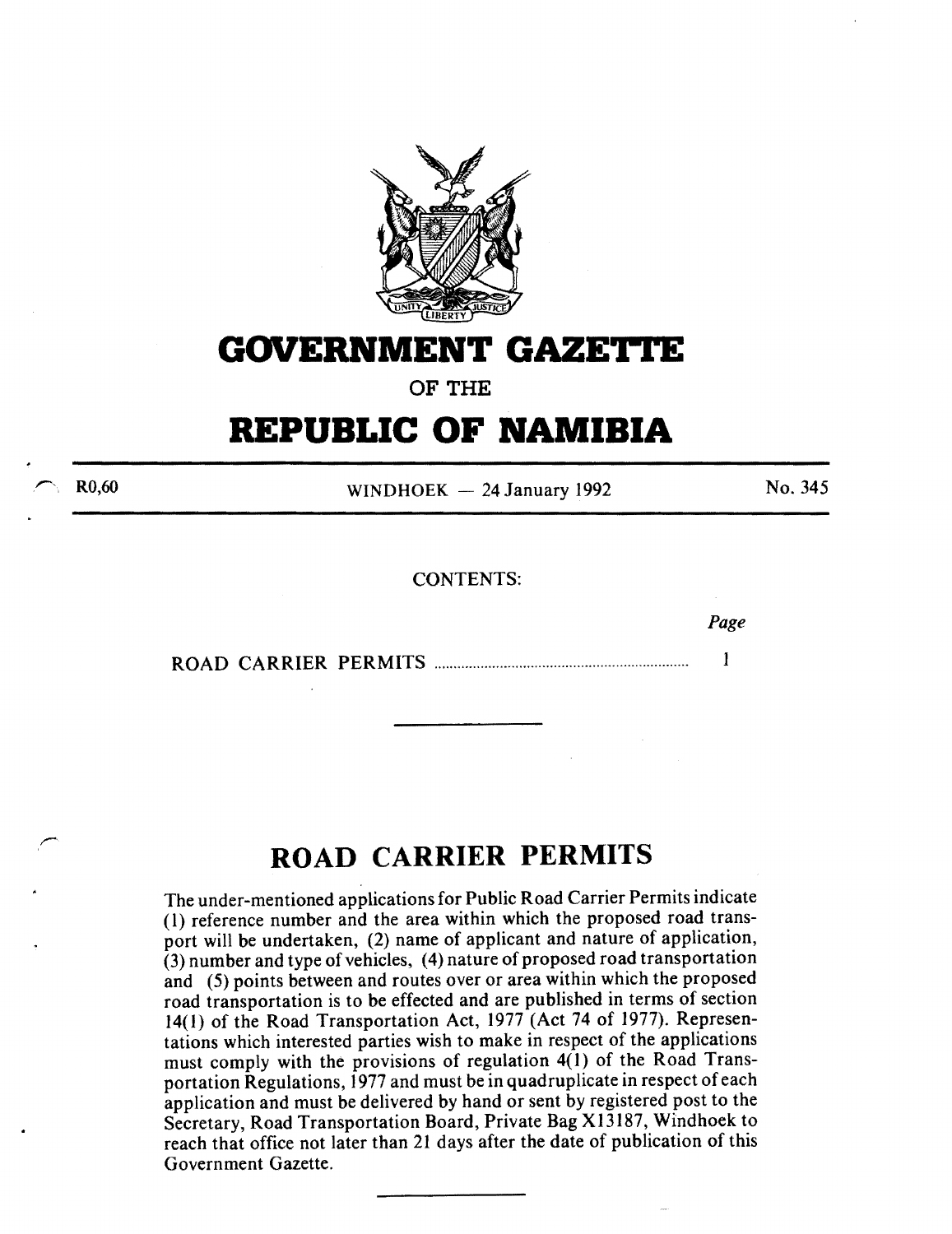### (l) 09/02/90 890P574

- (2) **HOCHOBEB L.O., WINDHOEK**  $-$  New application.
- (3) Motor-car to be acquired 6 Persons
- (4) (a) Taxi-passengers and their personal luggage.
- (5) (a) (i) Within Windhoek municipal area.
- (1) 09/02/90 890P575
- $(2)$  **HOCHOBEB L.O., WINDHOEK** New application.
- (3) Motor-car to be acquired 6 Persons
- (4) (a) Taxi-passengers and their personal luggage.
- (5) (a) (i) Within Windhoek municipal area.
- (I) 20/03/90 890P714
- $(2)$  **BEUKES J., KALKRAND** New application.
- (3) Mini-bus to be acquired 16 Persons
- ( 4) (a) Passengers and their personal effects.
- (5) (a) (i) From Schlip to Windhoek via Rehoboth and return via the route set out on the attached annexure "A".

**"A"** 

- L (a) From the terminus at erf C 39 on farm Schlip No. 472, situated within Rehoboth magisterial district to the terminus in Tal Street, Windhoek via district road 1254 to the junction with the Kalkrand/Rehoboth/main road, then via the said main road to the junction with the Rehoboth/Windhoek main road, then via the said main road to the junction with Republic Road at Windhoek, then via Republic Road and Tal Street to the terminus and return via the same route.
	- (b) From the terminus at erf C 39 on farm Schlip No. 472 situated within Rehoboth magisterial district to the terminus at Mariental via district road 1254 to the junction with the Rehoboth/Kalkrand road, then via the said road to the junction with the Kalkrand/Mariental main road, then via the said main road to the junction with the access road leading to Mariental, then via the access road and Marie Brand Street to the terminus and return via the same route.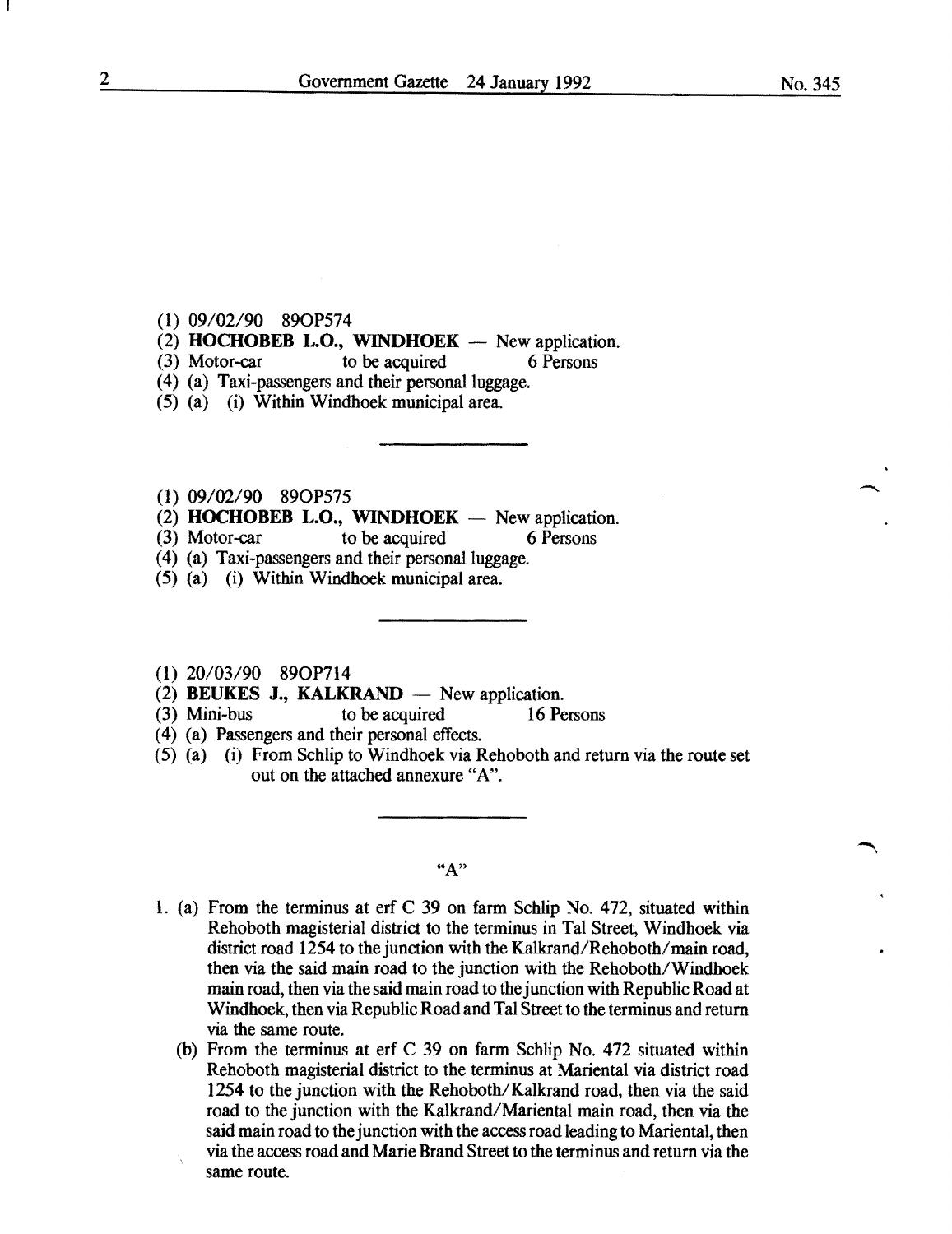# Time-table in respect of routes (A) and (B):

|       |                       | <b>ARRIVE:</b>                                                                                                                       |
|-------|-----------------------|--------------------------------------------------------------------------------------------------------------------------------------|
| 12:00 |                       | 15:00                                                                                                                                |
| 18:00 |                       | 21:00                                                                                                                                |
| 07:30 |                       | 09:30                                                                                                                                |
| 13:30 |                       | 15:30                                                                                                                                |
| 16:00 |                       | 19:00                                                                                                                                |
| 20:00 | <b>Schlip Sundays</b> | 23:00                                                                                                                                |
|       | <b>DEPART</b>         | <b>Windhoek Fridays</b><br><b>Schlip Fridays</b><br><b>Mariental Saturdays</b><br><b>Schlip Saturdays</b><br><b>Windhoek Sundays</b> |

## Tariffs:

Schlip/Windhoek R15-00 per person per single trip.

Schlip/Windhoek R25-00 per person per return trip on the same day.

Schlip/Windhoek R55-00 per person for four consecutive trips.

Schlip/Rehoboth RI0-00 per person per single trip.

Schlip/Rehoboth R15-00 per person per return trip on the same day.

Schlip/Rehoboth R35-00 per person for four consecutive trips.

Schlip/Mariental Rl0-00 per person per single trip.

Schlip/Mariental R15-00 per person per return trip on the same day. Schlip/Mariental R35-00 per person for four consecutive trips.

- $(1)$  16/05/90 90OP168
- (2) SKEWA J.S., WINDHOEK  $-$  Transfer of OP05824 from G. Hoveka.
- (3) N 23376 W Motor-car 6 Persons
- (4) (a) Taxi-passengers and their personal luggage.
- (5) (a) (i) Within Windhoek municipal area.
- (1) 19/06/90 90P288A
- $(2)$  BAILEY'S TRANSPORT (PTY) LTD., WINDHOEK Additional vehicles.
- (3) N 55473 W S/trailer bus 157 Persons N 54413 W Bus 85 Persons N 42020 W Bus 65 Persons
- (4) (a) As per the attached annexure "A".
- (5) (a) (i) As per the attached annexure "A".

## "A"

1. Persons and their personal luggage — From stop no. 1 at the South West Star Hotel, Chrysler Street, Khomasdal, Windhoek to the parking lot next to a tree across the road from Namibia Hardware, Bahnhof Street, Rehoboth (stop 7) via the underrnentioned route and stops: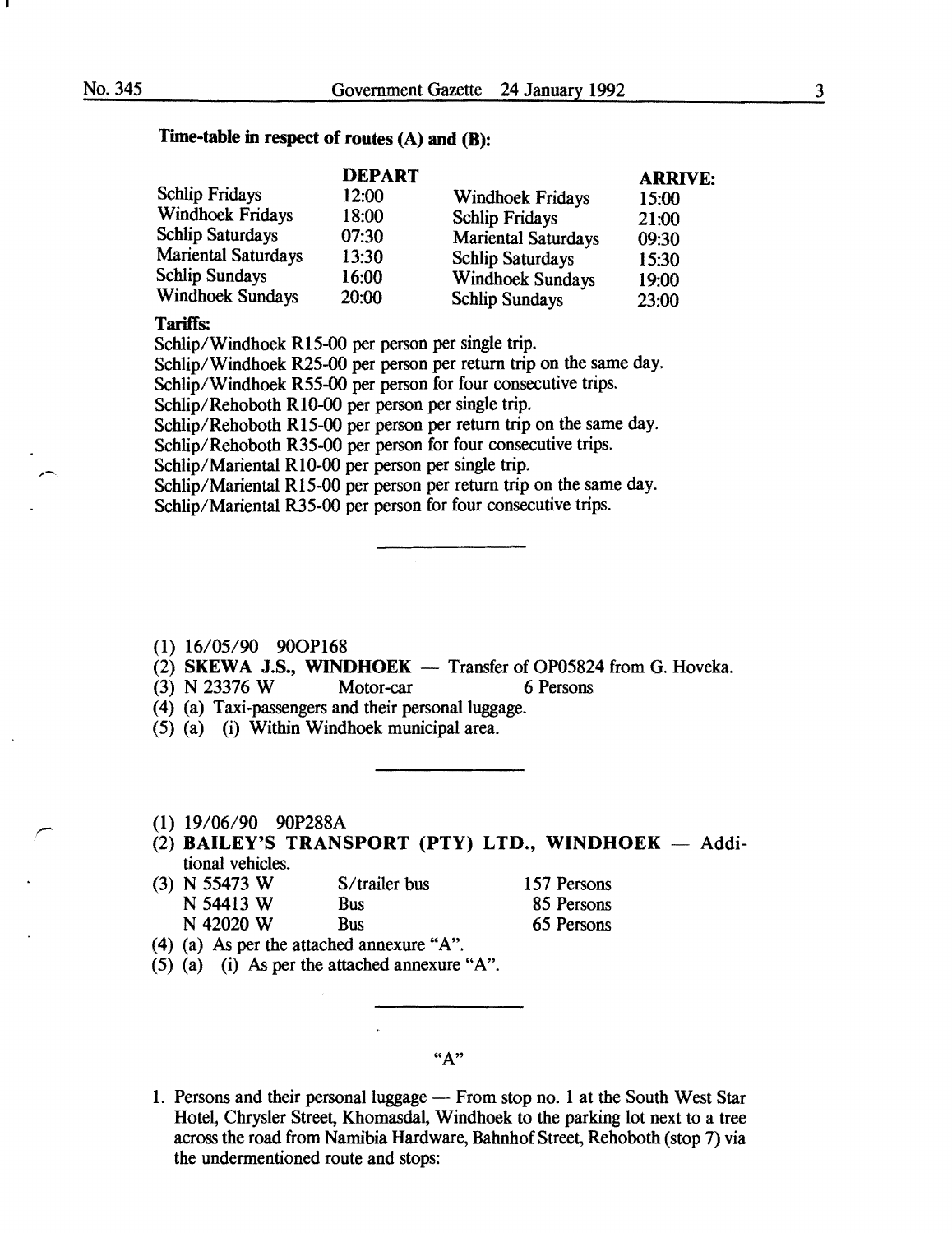No. 345

Chrysler Street, Mercedes Street, Sterling Street, Pietersen Street, cross over Rand Street, along Pietersen Street, Okahandja Road, John Meinert Street, Tal Street to stop no. 2 opposite the Taxi Rank, then further along Tal Street, Thrift Street, Republic Road, Daimler Street, Joules Street, Parsons Road to stop no. 3, then further along Parsons Street, Republic Road, the Windhoek/Rehoboth main road to Rehoboth until the junction of Bahnhof Street with the Windhoek/ Rehoboth/Mariental main road in Rehoboth, left into Bahnhof Street, right into an unnamed street just before Reho Welcome Market to the rank opposite Reho Welcome Market, stop 4, further along the unnamed street to the point where it joins the unnamed turn off from the Windhoek/Rehoboth/Mariental main road, right in an unnamed road until it joins the Windhoek/Rehoboth/Mariental main road, left into the Windhoek/Rehoboth/Mariental main road until it turn off at the Echo Restaurant, left into an unnamed road to the rank opposite the Echo Restaurant, stop 5, further along the unnamed road until the first turn off the left is reached, left into that unnamed road to the rank opposite Captain Hermanns van Wyk Memorial Hall, stop 6, further along the unnamed road to the junction with Bahnhof Street, right into Bahnhof Street to the rank next to a tree opposite Namibia Hardware, stop 7, and return via the same route.

## Time-table

## Forward Journey - Monday to Friday

| <b>Departure</b> |       | <b>Arrival</b> |       |
|------------------|-------|----------------|-------|
| Stop 1           | 17:30 | Stop 2         | 17:35 |
| Stop 2           | 17:40 | Stop 3         | 17:45 |
| Stop 3           | 17:50 | Stop 4         | 18:50 |
| Stop 4           | 18:52 | Stop 5         | 18:45 |
| Stop 5           | 18:55 | Stop 6         | 18:57 |
| Stop 6           | 18:58 | Stop 7         | 19:00 |

## Forward Journey - Saturdays

| 12:45 | Stop 2                           | 12:50                                                  |
|-------|----------------------------------|--------------------------------------------------------|
|       |                                  | 13:00                                                  |
|       |                                  | 14:05                                                  |
|       |                                  | 14:09                                                  |
|       |                                  | 14:12                                                  |
| 14:13 | Stop 7                           | 14:15                                                  |
|       | 12:55<br>13:05<br>14:07<br>14:10 | <b>Arrival</b><br>Stop 3<br>Stop 4<br>Stop 5<br>Stop 6 |

## Return Journey - Monday to Saturday

| <b>Departure</b> |       | Arrival |       |
|------------------|-------|---------|-------|
| Stop 7           | 06:00 | Stop 6  | 06:02 |
| Stop 6           | 06:05 | Stop 5  | 06:07 |
| Stop 5           | 06:10 | Stop 4  | 06:12 |
| Stop 4           | 06:15 | Stop 3  | 07:15 |
| Stop 3           | 07:17 | Stop 2  | 07:22 |
| Stop 2           | 07:25 | Stop 1  | 07:30 |

#### **Tariff**

To be agreed with the passengers.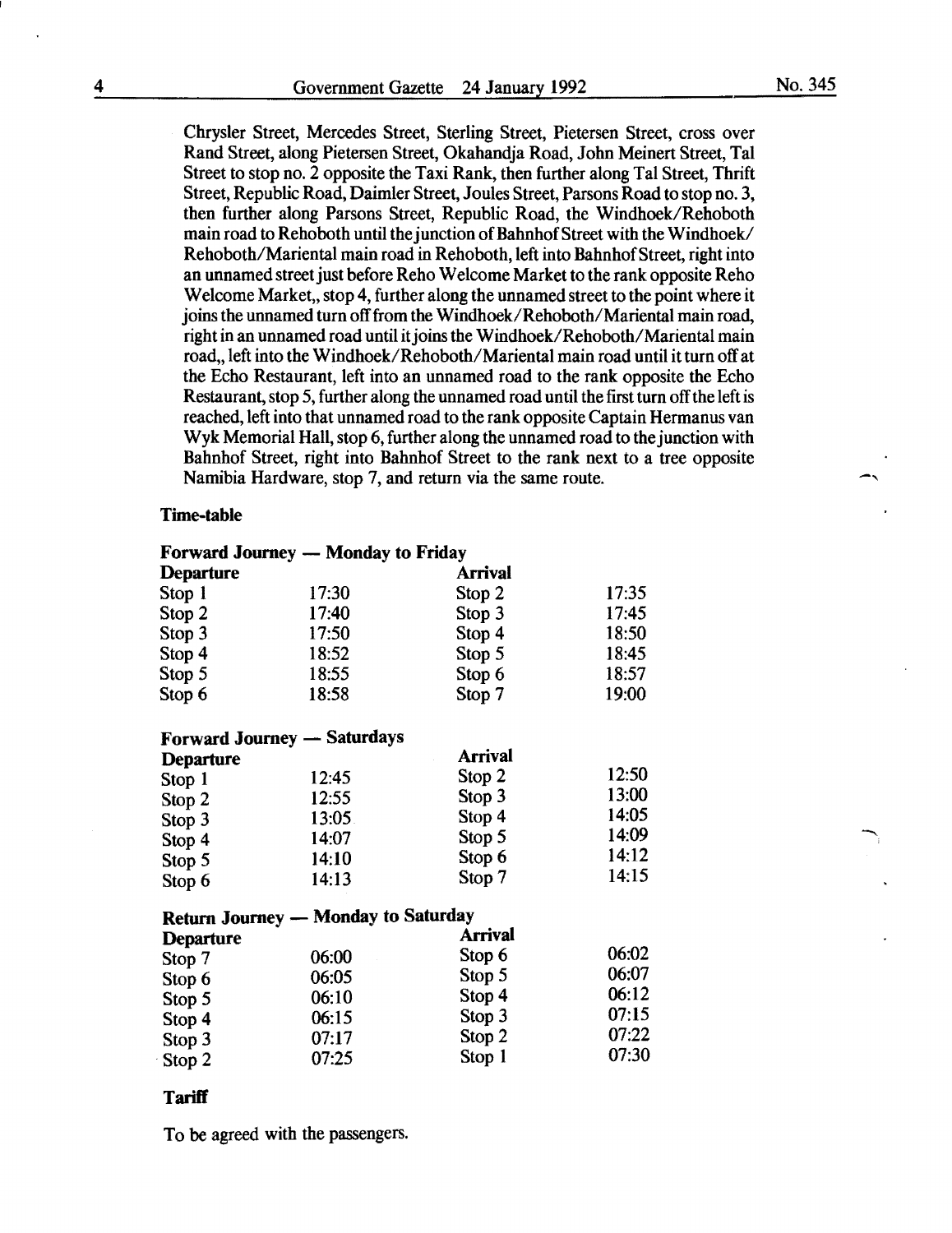2. Persons and their personal luggage  $-$  From the under-mentioned bus stops  $1 - 7$ to the undermentioned bus stops  $8 - 11$  and return via the same route as well as the conveyance of such passengers and luggage between the mentioned bus stops on the said route, from bus stop 1 next to the South West Star Hotel in Chrysler Street, Khomsdal, Windhoek via Chrysler Street, Mercedes Street, Sterling Street, Pietersen Street, Okahandja Road, John Meinert Street and Tal Street to bus stop 2 opposite the taxi rank in Tal Street, further along Tal Street, Thrift Street, Republic Road, Daimler Street, Joule Street and Parsons Road, to bus stop 3 in Parsons Road, further along Parsons Road and Republic Road to the junction with the Windhoek/Rehoboth main road, then along the main road to bus stop 4 opposite the turn off to Luiperdsvallei, then further along the Windhoek/Rehoboth main road to bus stop 5 opposite the Aris Hotel, then further along the Windhoek/Rehoboth main road to bus stop 6 at the turn off to the Oamites mine, then along the access road and unnamed roads to bus stop 7 at the Oamites mine, then return along the same route to the Windhoek/Rehoboth main road, then along the Windhoek/Rehoboth main road to the junction of Bahnhof Street with the Windhoek/Rehoboth/Mariental main road in Rehoboth, then left into Bahnhof Street to the junction with an unnamed road just before Reho Welcome Market is reached, then right into the mentioned unnamed road to bus stop 8 opposite Reho Welcome Market, then further along the unnamed road to the junction with another unnamed road, right into the last mentioned unnamed road to the point where it joins the Windhoek/Rehoboth/ Mariental main road, then with the main road to the turn off along an unnamed road leading to the Echo Restaurant, then along the unnamed road to bus stop 9, opposite Echo Restaurant, then further along the last mentioned unnamed road to the junction with the first mentioned unnamed road which turns off to the left, then left along the said unnamed road to bus stop 10 opposite the Captain Hermanus van Wyk Memorial Hall, then further along the said unnamed road to the junction with Bahnhof Street, then right into Bahnhof road to bus stop 11 opposite Namibia Hardware and return via the same route.

## Time-table

| <b>Forward Journey — Sunday to Friday</b> |       |                |       |
|-------------------------------------------|-------|----------------|-------|
| <b>Departure</b>                          |       | <b>Arrival</b> |       |
| Stop 1                                    | 18:00 | Stop 2         | 18:10 |
| Stop 2                                    | 18:20 | Stop 3         | 18:25 |
| Stop 3                                    | 18:30 | Stop 4         | 18:35 |
| Stop 4                                    | 18:36 | Stop 5         | 18:51 |
| Stop 5                                    | 18:52 | Stop 6         | 18:57 |
| Stop 6                                    | 18:58 | Stop 7         | 19:28 |
| Stop 7                                    | 19:29 | Stop 8         | 19:59 |
| Stop 8                                    | 20:00 | Stop 9         | 20:02 |
| Stop 9                                    | 20:03 | Stop 10        | 20:05 |
| Stop 10                                   | 20:07 | Stop 11        | 20:10 |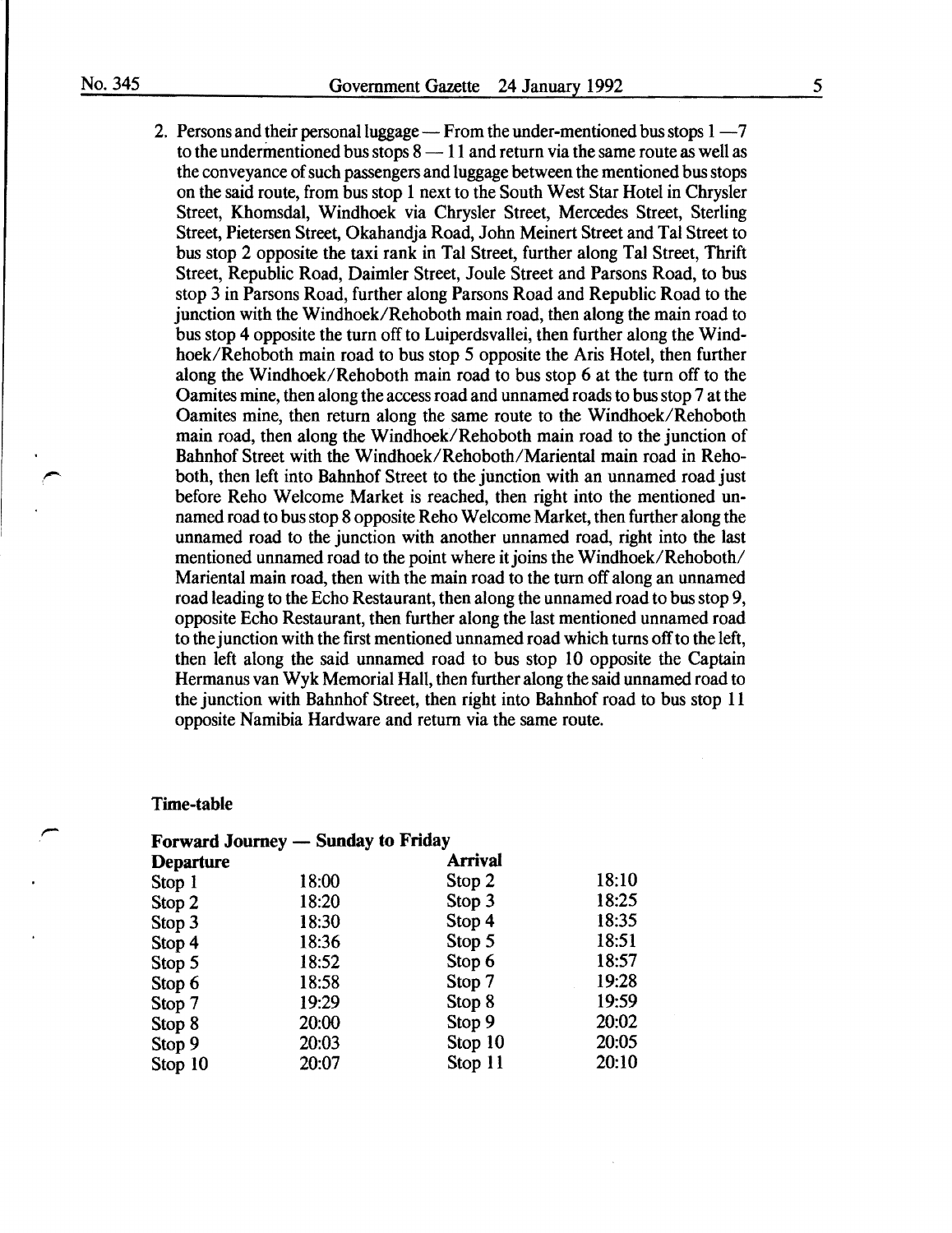| <b>Forward Journey — Saturdays</b> |                                            |                  |                |  |
|------------------------------------|--------------------------------------------|------------------|----------------|--|
| <b>Departure</b>                   |                                            | Arrival          |                |  |
| Stop 1                             | 13:00                                      | Stop 2           | 13:10          |  |
| Stop 2                             | 13:20                                      | Stop 3           | 13:25          |  |
| Stop 3                             | 13:30                                      | Stop 4           | 13:35          |  |
| Stop 4                             | 13:36                                      | Stop 5           | 13:51          |  |
| Stop 5                             | 13:52                                      | Stop 6           | 13:57          |  |
| Stop 6                             | 13:58                                      | Stop 7           | 14:28          |  |
| Stop 7                             | 14:29                                      | Stop 8           | 14:59          |  |
| Stop 8                             | 15:00                                      | Stop 9           | 15:02          |  |
| Stop 9                             | 15:03                                      | Stop 10          | 15:05          |  |
| Stop 10                            | 15:07                                      | Stop 11          | 15:10          |  |
|                                    |                                            |                  |                |  |
|                                    | <b>Return Journey — Monday to Saturday</b> |                  |                |  |
| <b>Departure</b>                   |                                            | Arrival          |                |  |
| Stop 11                            | 05:20                                      | Stop 10          | 05:22          |  |
| Stop 10                            | 05:25                                      | Stop 9           | 05:28          |  |
| Stop 9                             | 05:30                                      | Stop 8           | 05:32          |  |
| Stop 8                             | 05:35                                      | Stop 7           | 06:00          |  |
| Stop 7                             | 06:01                                      | Stop 6           | 06:27          |  |
| Stop 6                             | 06:28                                      | Stop 5           | 06:33          |  |
| Stop 5                             | 06:34                                      | Stop 4           | 06:49          |  |
| Stop 4                             | 06:50                                      | Stop 3           | 06:55          |  |
| Stop 3                             | 07:00                                      | Stop 2           | 07:05          |  |
| Stop 2                             | 07:10                                      | Stop 1           | 07:15          |  |
|                                    |                                            |                  |                |  |
| <b>Forward Journey — Saturdays</b> |                                            | <b>Arrival</b>   |                |  |
| <b>Departure</b>                   |                                            |                  | 13:10          |  |
| Stop 1                             | 13:00                                      | Stop 2           | 13:25          |  |
| Stop 2                             | 13:20                                      | Stop 3           |                |  |
| Stop 3                             | 13:30                                      | Stop 4           | 13:35          |  |
| Stop 4                             | 13:36                                      | Stop 5           | 13:51<br>13:57 |  |
| Stop 5                             | 13:52                                      | Stop 6           | 14:28          |  |
| Stop 6                             | 13:58                                      | Stop 7           |                |  |
| Stop 7                             | 14:29                                      | Stop 8           | 14:59<br>15:02 |  |
| Stop 8                             | 15:00                                      | Stop 9           | 15:05          |  |
| Stop 9                             | 15:03                                      | Stop 10          | 15:10          |  |
| Stop 10                            | 15:07                                      | Stop 11          |                |  |
|                                    | <b>Return Journey — Monday to Sunday</b>   |                  |                |  |
| <b>Departure</b>                   |                                            | Arrival          |                |  |
| Stop 11                            | 05:20                                      | Stop 10          | 05:22          |  |
| Stop 10                            | 05:25                                      | Stop 9           | 05:28          |  |
| Stop 9                             | 05:30                                      | Stop 8           | 05:32          |  |
| Stop 8                             | 05:35                                      | Stop 7           | 06:00          |  |
| Stop 7                             | 06:01                                      | Stop 6           | 06:27          |  |
| Stop 6                             | 06:28                                      | Stop 5           | 06:33          |  |
|                                    |                                            |                  |                |  |
|                                    | 06:34                                      | Stop 4           | 06:49          |  |
| Stop $5$                           | 06:50                                      |                  | 06:55          |  |
| Stop 4<br>Stop 3                   | 07:00                                      | Stop 3<br>Stop 2 | 07:05          |  |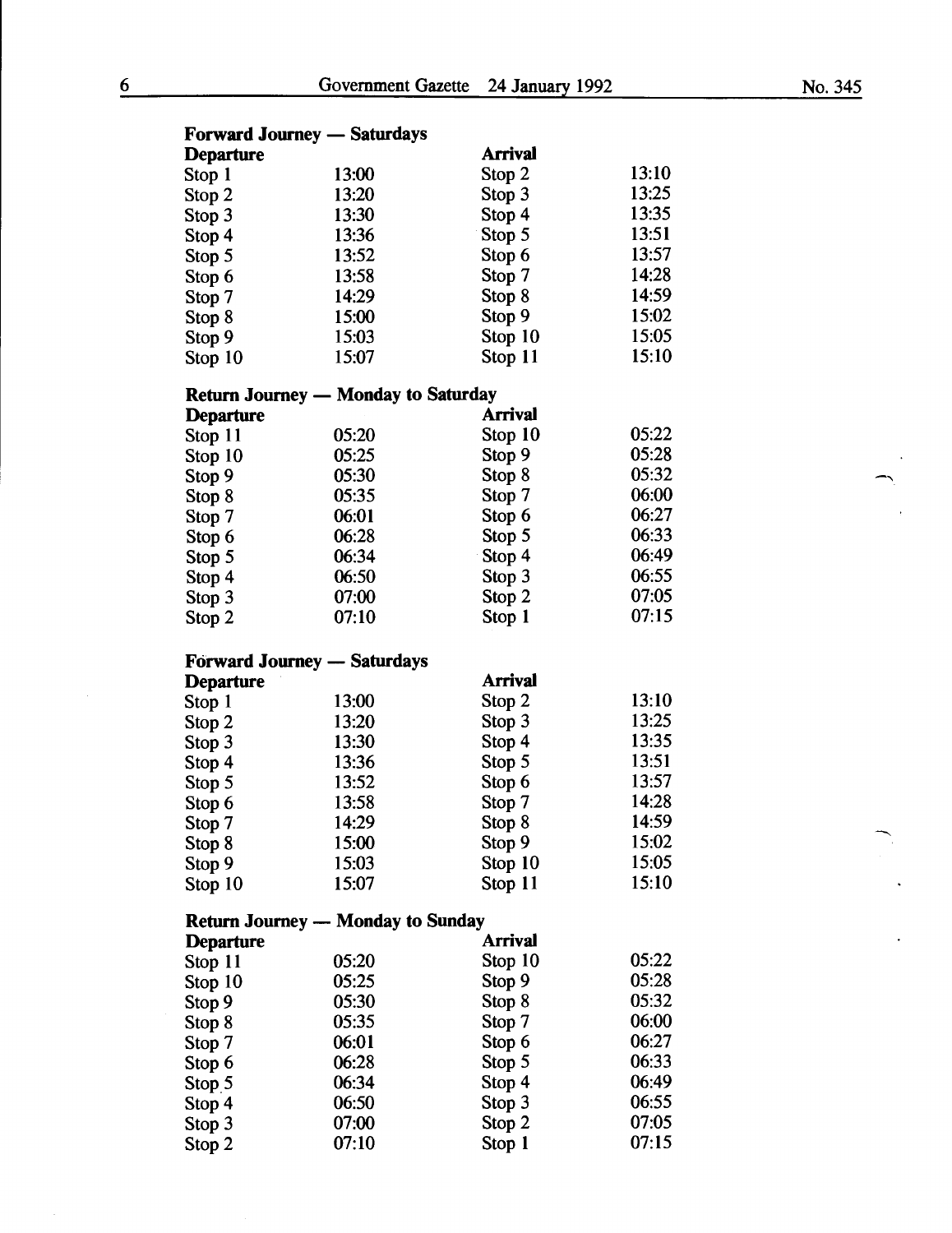|                  | <b>Return Journey — Sundays</b> |                |       |
|------------------|---------------------------------|----------------|-------|
| <b>Departure</b> |                                 | <b>Arrival</b> |       |
| Stop 11          | 16:00                           | Stop 10        | 16:02 |
| Stop 10          | 16:05                           | Stop 9         | 16:08 |
| Stop 9           | 16:10                           | Stop 8         | 16:12 |
| Stop 8           | 16:15                           | Stop 7         | 16:40 |
| Stop 7           | 16:41                           | Stop 6         | 17:07 |
| Stop 6           | 17:08                           | Stop 5         | 17:13 |
| Stop 5           | 17:14                           | Stop 4         | 17:29 |
| Stop 4           | 17:30                           | Stop 3         | 17:35 |
| Stop 3           | 17:40                           | Stop 2         | 17:45 |
| Stop 2           | 17:50                           | Stop 1         | 17:55 |

## Public Holidays

The Sunday time-table will be followed on the forward and return journeys.

#### **Tariffs**

To be agreed with the passengers.

3. Persons and their personal baggage  $-$  From the undermentioned bus stops  $1 - 7$ to the undermentioned bus stops  $8 - 11$  and return via the same route as well as the conveyance of such passengers and luggage between the mentioned bus stops on the said route - From bus stop 1 next to the South West Star Hotel in Chrysler Street, Khomasdal, Windhoek along Chrysler Street, Mercedes Street, Sterling Street, Pietersen Street, Okahandja Road, John Meinert Street and Tal Street to bus stop 2 opposite the taxi rank in Tal Street, further along Tal Street, Thrift Street, Republic Road, Daimler Street, Joule Street and Parsons Road to bus stop 3 in Parsons Road, further along Parsons Road and Republic Road to

the junction with the Windhoek/Rehoboth main road, then along the Windhoek/Rehoboth main road to bus stop 4 opposite the turn off to Luiperdsvallei, then further along the Windhoek/Rehoboth main road to bus stop 5 opposite the Aris Hotel, then further along the Windhoek/Rehoboth main road to the tum to the Oamites mine, then along the access road and unnamed roads to bus stop 7 at the Oamites mine, then return along the same route to the Windhoek/Rehoboth main road, then along the Windhoek/Rehoboth main road to the junction of Bahnhof Street with the Windhoek/Rehoboth/Mariental main road in Rehoboth, then left into Bahnhof Street to the junction with an unnamed road just before Reho Welcome Market is reached, then right into the mentioned unnamed road to bus stop 8 opposite Reho Welcome Market, then further along the unnamed road to the junction with another unnamed road, right into the last mentioned unnamed road to the point where it joins the Windhoek/Rehoboth/ Mariental main road, then with the main road to the turn off along an unnamed road leading to the Echo Restaurant, then along the unnamed road to bus stop 9 opposite Echo Restaurant, then further along the last mentioned unnamed road to the junction with the first mentioned unnamed road which turns off to the left, then left along the said unnamed road to bus stop 10 opposite the Captain Hermanus van Wyk Memorial Hall, then further along the said unnamed road to the junction with Bahnhof Street, then right into Bahnhof road to bus stop number 11 opposite Namibia Hardware and return over the same route.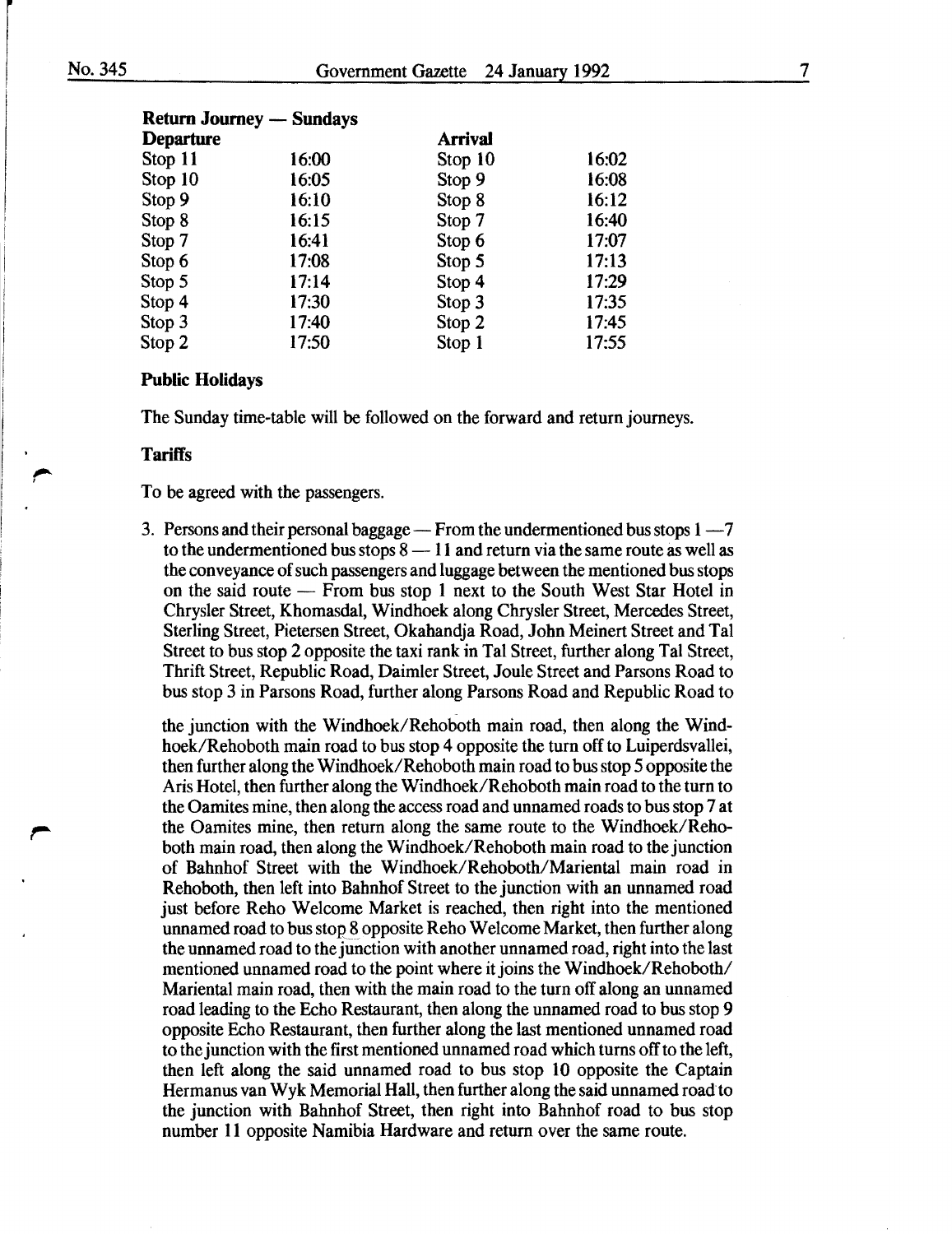| <b>Forward Journey</b>        |       |                |       |  |
|-------------------------------|-------|----------------|-------|--|
| <b>Departure</b>              |       | <b>Arrival</b> |       |  |
| Stop 1                        | 10:00 | Stop 2         | 10:10 |  |
| Stop 2                        | 10:20 | Stop 3         | 10:25 |  |
| Stop 3                        | 10:30 | Stop 4         | 10:35 |  |
| Stop 4                        | 10:36 | Stop 5         | 10:51 |  |
| Stop 5                        | 10:52 | Stop 6         | 10:07 |  |
| Stop 6                        | 10:58 | Stop 7         | 10:28 |  |
| Stop 7                        | 10:29 | Stop 8         | 10:59 |  |
| Stop 8                        | 12:00 | Stop 9         | 12:02 |  |
| Stop 9                        | 12:03 | Stop 10        | 12:05 |  |
| Stop 10                       | 12:07 | Stop 11        | 12:10 |  |
| <b>Return Journey — Daily</b> |       |                |       |  |
| <b>Departure</b>              |       | Arrival        |       |  |
| Stop 11                       | 13:20 | Stop 10        | 13:22 |  |
| Stop 10                       | 13:25 | Stop 9         | 13:28 |  |
| Stop 9                        | 13:30 | Stop 8         | 13:32 |  |
| Stop 8                        | 13:35 | Stop 7         | 14:00 |  |
| Stop 7                        | 14:01 | Stop 6         | 14:27 |  |
| Stop 6                        | 14:28 | Stop 5         | 14:33 |  |
| Stop 5                        | 14:34 | Stop 4         | 14:49 |  |
| Stop 4                        | 14:50 | Stop 3         | 14:55 |  |
| Stop 3                        | 15:00 | Stop 2         | 15:05 |  |

Stop 2 15:10 Stop 1 15:15

## $Time-table$  - Daily

## **Tariff**

To be agreed with the passengers.

- (1) 22/05/91 910P109
- $(2)$  TJIHOREKO P.U., WINDHOEK Transfer of OP8045 from G.H. Kakuva.
- (3) N 50539 W Motor-car 6 Persons
- (4) (a) Taxi-passengers and their personal luggage.
- (5) (a) (i) Within Windhoek municipal area.

## (1) 24/06/91 910P185

- (2) WINTERBACH G., WINDHOEK  $-$  New application.
- (3) Motor-car to be acquired 6 Persons<br>Motor-car to be acquired 5 Persons to be acquired 5 Persons Motor-car to be acquired 5 Persons
- (4) (a) Taxi-passengers and their personal luggage.
- (5) (a) (i) Within Owambo.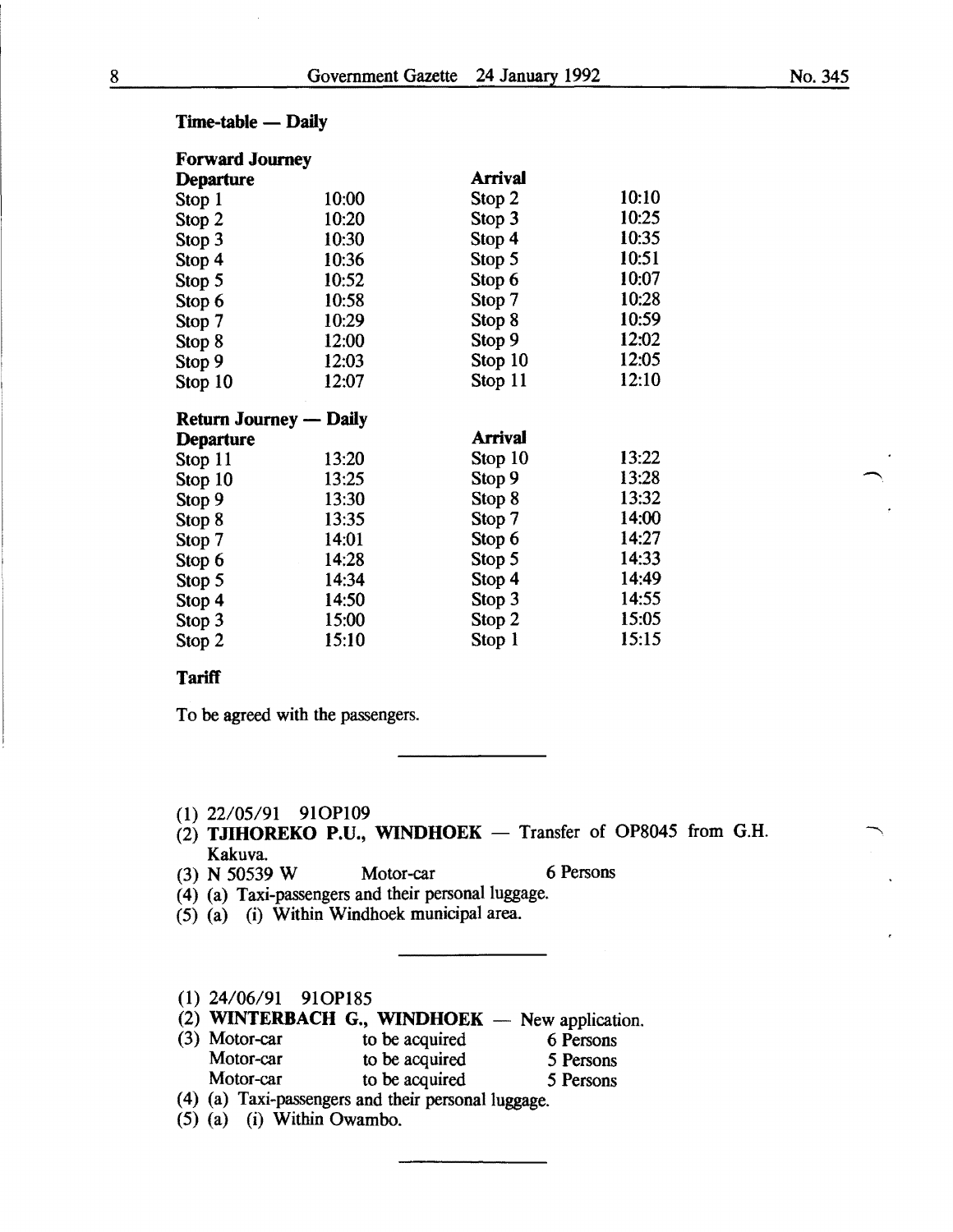| $(1)$ 28/06/91 91OP198                          |                          |                                                                |
|-------------------------------------------------|--------------------------|----------------------------------------------------------------|
|                                                 |                          | (2) <b>BAILEY S.G., WINDHOEK</b> — New application.            |
| $(3)$ N 49955 W                                 | <b>Bus</b>               | 60 Persons                                                     |
| N 11064 W                                       | <b>Bus</b>               | 60 Persons                                                     |
| N 7104 W                                        | <b>Bus</b>               | 60 Persons                                                     |
| N 42020 W                                       | <b>Bus</b>               | 65 Persons                                                     |
| N 58499 W                                       | <b>Bus</b>               | 25 Persons                                                     |
| N 34100 W                                       | <b>Bus</b>               | 59 Persons                                                     |
| N 58991 W                                       | <b>Bus</b>               | 25 Persons                                                     |
| N 61143 W                                       | <b>Bus</b>               | 49 Persons                                                     |
| (4) (a) Passengers and their personal effects.  |                          |                                                                |
| (5) (a) (i) From Windhoek to Tsumeb and return. |                          |                                                                |
|                                                 |                          | Time-table: Depart Windhoek Fridays 18:00                      |
|                                                 |                          | <b>Arrive Tsumeb Fridays 23:00</b>                             |
|                                                 |                          | Depart Tsumeb Sundays 16:00                                    |
|                                                 |                          | <b>Arrive Windhoek Sundays 21:00</b>                           |
|                                                 |                          |                                                                |
|                                                 |                          |                                                                |
|                                                 |                          |                                                                |
| $(1)$ 28/06/91 91OP199                          |                          |                                                                |
|                                                 |                          | (2) <b>BAILEY S.G., WINDHOEK</b> — New application.            |
| (3) N 49955 W                                   | <b>Bus</b>               | 60 Persons<br>60 Persons                                       |
| N 11064 W                                       | <b>Bus</b>               | 60 Persons                                                     |
| N 7104 W<br>N 42020 W                           | <b>Bus</b><br><b>Bus</b> | 65 Persons                                                     |
| N 58499 W                                       | <b>Bus</b>               | 25 Persons                                                     |
| N 34100 W                                       | <b>Bus</b>               | 59 Persons                                                     |
| N 58991 W                                       | <b>Bus</b>               | 25 Persons                                                     |
| N 61143 W                                       | <b>Bus</b>               | 49 Persons                                                     |
|                                                 |                          |                                                                |
| (4) (a) Passengers and their personal effects.  |                          | (5) (a) (i) From Windhoek to Kalkrand via Rehoboth and return. |
|                                                 |                          | Time-table: Depart Windhoek Fridays 18:00                      |
|                                                 |                          | Arrive Kalkrand Fridays 21:00                                  |
|                                                 |                          | Depart Kalkrand Sundays 16:00                                  |
|                                                 |                          | Arrive Windhoek Sundays 19:00                                  |
|                                                 |                          |                                                                |
|                                                 |                          |                                                                |
|                                                 |                          |                                                                |
| $(1)$ 28/06/91 91OP200                          |                          |                                                                |
| $(2)$ BAILEY S.G.,                              |                          | <b>WINDHOEK</b> — New application.                             |
| (3) N 49955 W                                   | <b>Bus</b>               | 60 Persons                                                     |
| N 11064 W                                       | <b>Bus</b>               | 60 Persons                                                     |

N 7104 W Bus 60 Persons<br>N 42020 W Bus 65 Persons N 42020 W Bus 65 Persons<br>N 58499 W Bus 25 Persons

N 58499 W Bus<br>
N 34100 W Bus<br>
59 Persons N 34100 W Bus<br>
N 58991 W Bus<br>
25 Persons N 58991 W Bus<br>
N 61143 W Bus<br>
49 Persons  $N$  61143 W

( 4) (a) Passengers and their personal effects.

(5) (a) (i) From Windhoek to Okahandja and return. Time-table: Daily depart Windhoek 18:00 Daily depart Okahandja 07:00  $\frac{1}{4}$  .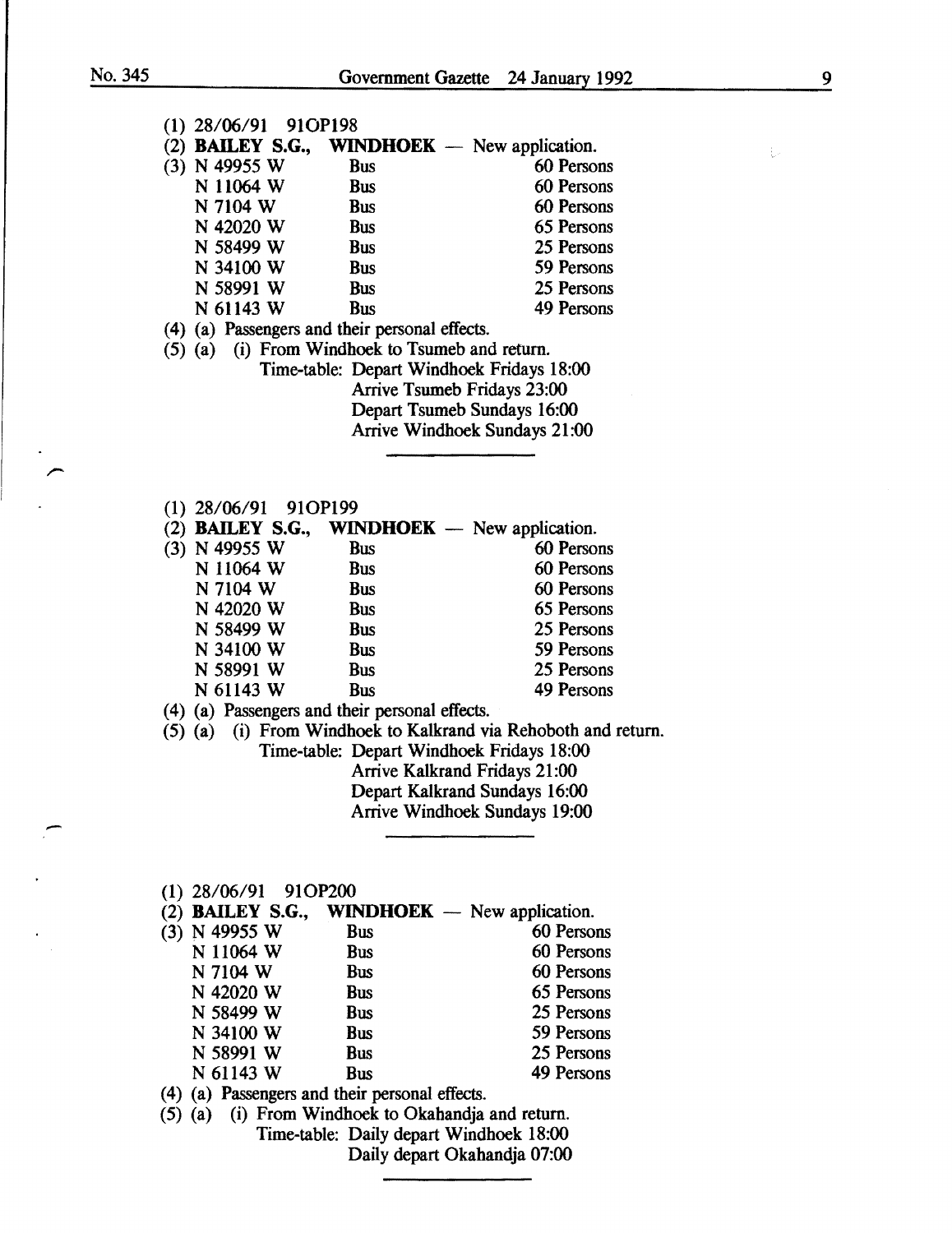$\overline{\phantom{a}}$ 

-<br>-<br>-

| $(1)$ 28/06/91 91OP201 |                                                     |            |
|------------------------|-----------------------------------------------------|------------|
|                        | (2) <b>BAILEY S.G., WINDHOEK</b> — New application. |            |
| (3) N 49955 W          | <b>Bus</b>                                          | 60 Persons |
| N 11064 W              | <b>Bus</b>                                          | 60 Persons |
| N 7104 W               | <b>Bus</b>                                          | 60 Persons |
| N 42020 W              | <b>Bus</b>                                          | 65 Persons |
| N 58499 W              | <b>Bus</b>                                          | 25 Persons |
| N 34100 W              | <b>Bus</b>                                          | 59 Persons |
| N 58991 W              | <b>Bus</b>                                          | 25 Persons |
| N 61143 W              | Bus                                                 | 49 Persons |
|                        |                                                     |            |

(4) (a) Passengers and their personal effects.

- (5) (a) (i) From Windhoek to Swakopmund and return. Time-table: Depart Windhoek Fridays 18:00 Arrive Swakopmund Fridays 22:00 Depart Swakopmund Sundays 16:00 Arrive Windhoek Sundays 20:00
- (1) 28/06/91 910P202

| (2) <b>BAILEY S.G.,</b> |            | $WINDHOEK$ — New application. |
|-------------------------|------------|-------------------------------|
| (3) N 49955 W           | <b>Bus</b> | 60 Persons                    |
| N 11064 W               | <b>Bus</b> | 60 Persons                    |
| N 7104 W                | <b>Bus</b> | 60 Persons                    |
| N 42020 W               | <b>Bus</b> | 65 Persons                    |
| N 58499 W               | <b>Bus</b> | 25 Persons                    |
| N 34100 W               | Bus -      | 59 Persons                    |
| N 58991 W               | <b>Bus</b> | 25 Persons                    |
| N 61143 W               | <b>Bus</b> | 49 Persons                    |

( 4) (a) Passengers and their personal effects.

(5) (a) (i) From Windhoek to Khorixas and return.

Time-table: Depart Windhoek Fridays 18:00 Arrive Khorixas Fridays 23:00 Depart Khorixas Sundays 16:00 Arrive Windhoek Sundays 21:00

- (1) 01/07/91 910P204
- (2) **LYAHU J., WINDHOEK** New application.<br>(3) N 65706 W Mini-bus 16 Persons
- (3) N 65706 W Mini-bus
- ( 4) (a) Passengers and their personal effects.
- ( 5) (a) ( i) From Rundu and Windhoek to a place on the Namibia/R.S.A. border at Nakop en route to Johannesburg via Mariental and Keetmanshoop and return via the same route. Time-table: As and when required. Tariffs: As per agreement.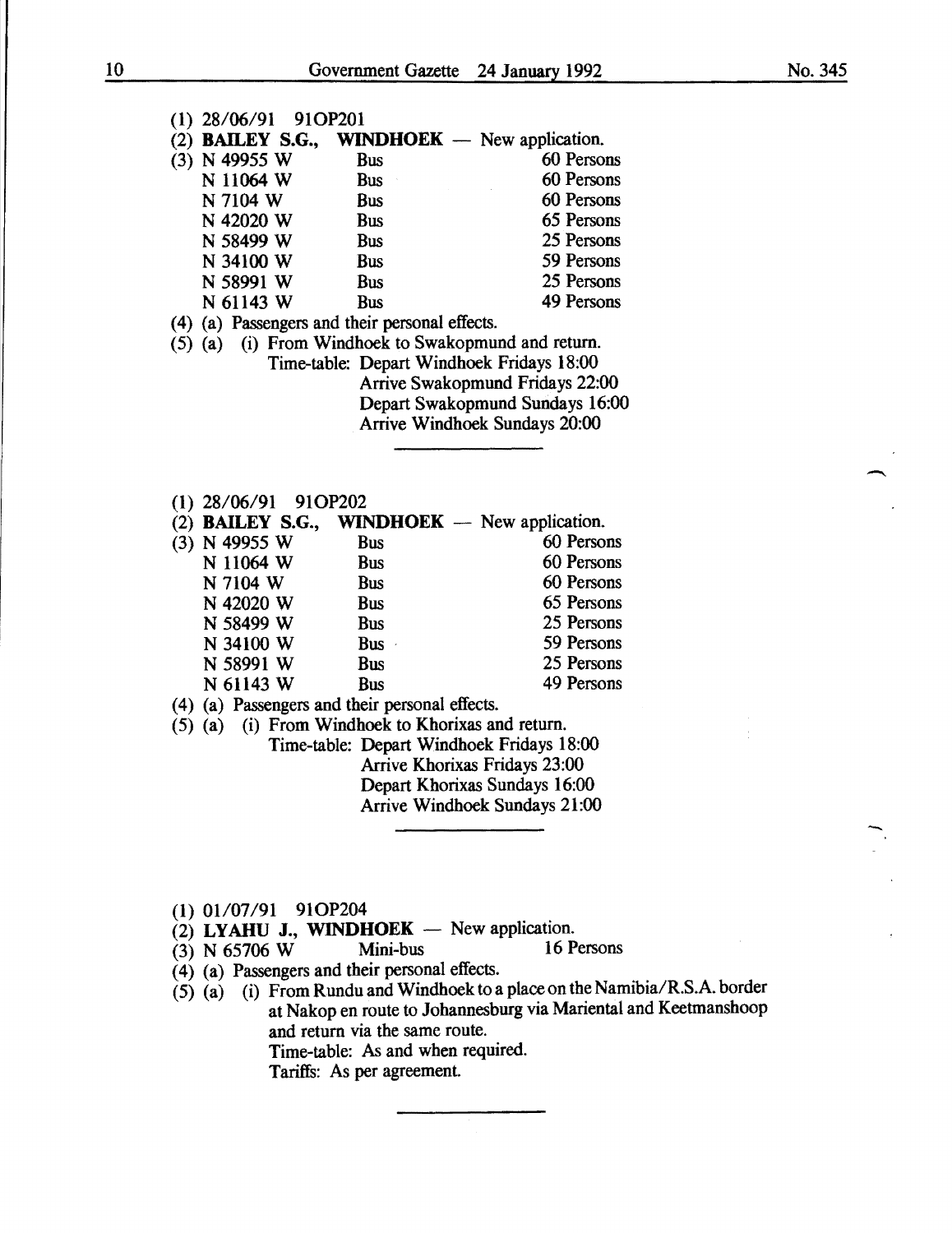- (1) 21/08/91 910P380
- (2) SALT COMPANY (PTY) LTD., SWAKOPMUND New application.
- (3) N 1740 S  $S$ /trailer 30000 kg N 1761 S S/trailer 30000 kg
- (4) (a) Own employees and their personal effects.
	- (b) Own untreated minerals and *bona* fide samples of untreated ore.
	- (c) Own plant, tools of trade, camping and housing equipment in use for own use only.
	- (d) Own provisions for own use only.
	- $(e)$  Own salt and guano.
- (5) (a) (i) Within Swakopmund magisterial district.
	- (b) (i) Within Swakopmund magisterial district.
	- (c) (i) Within Swakopmund magisterial district.
	- (d) (i) Within Swakopmund magisterial district.
	- (e) (i) Within Swakopmund magisterial district.
- (1) 16/09/91 910P480
- (2) GELDENHUYS B.H.J., GROOTFONTEIN  $-$  New application.
- (3) Mini-bus to be acquired 16 Persons<br>
Mini-bus to be acquired 11 Persons to be acquired 11 Persons Mini-bus to be acquired 16 Persons
- (4) (a) Passengers and their personal effects.
- (5) (a) (i) From the parking area next to the Total Garage at Grootfontein to the Mobil Garage at Rundu and return via the same route.

T /table: Depart Grootfontein 08:00/18:00

- Arrive Rundu 13:00/21:00
- Depart Rundu 14:00/21:00
- Arrive Grootfontein 19:00/24:00
- (ii) From parking space at Caltex Garage at Grootfontein to Tsumeb and return.
	- T/table: Depart Grootfontein 08:00 Arrive Tsumeb 10:00 Depart Tsumeb 12:00 Arrive Grootfontein 14:00
- (iii) From parking space at Caltex Garage at Grootfontein to public market at Oshakati and return via the same route.
	- T/table: Depart Grootfontein 08:00/18:00
		- Arrive Oshakati 13:00/21:00 Depart Oshakati 14:00/21:00 Arrive Grootfontein 19:00/24:00.
- (1) 03/10/91 910P539
- $(2)$  **HAMBIRA T., WINDHOEK** New application.
- (3) Mini-bus to be acquired 15 Persons
- (4) (a) Taxi-passengers and their personal luggage.
- $(5)$   $(a)$   $(i)$  From places situated within Windhoek municipal area to places situated within Gobabis municipal area and return.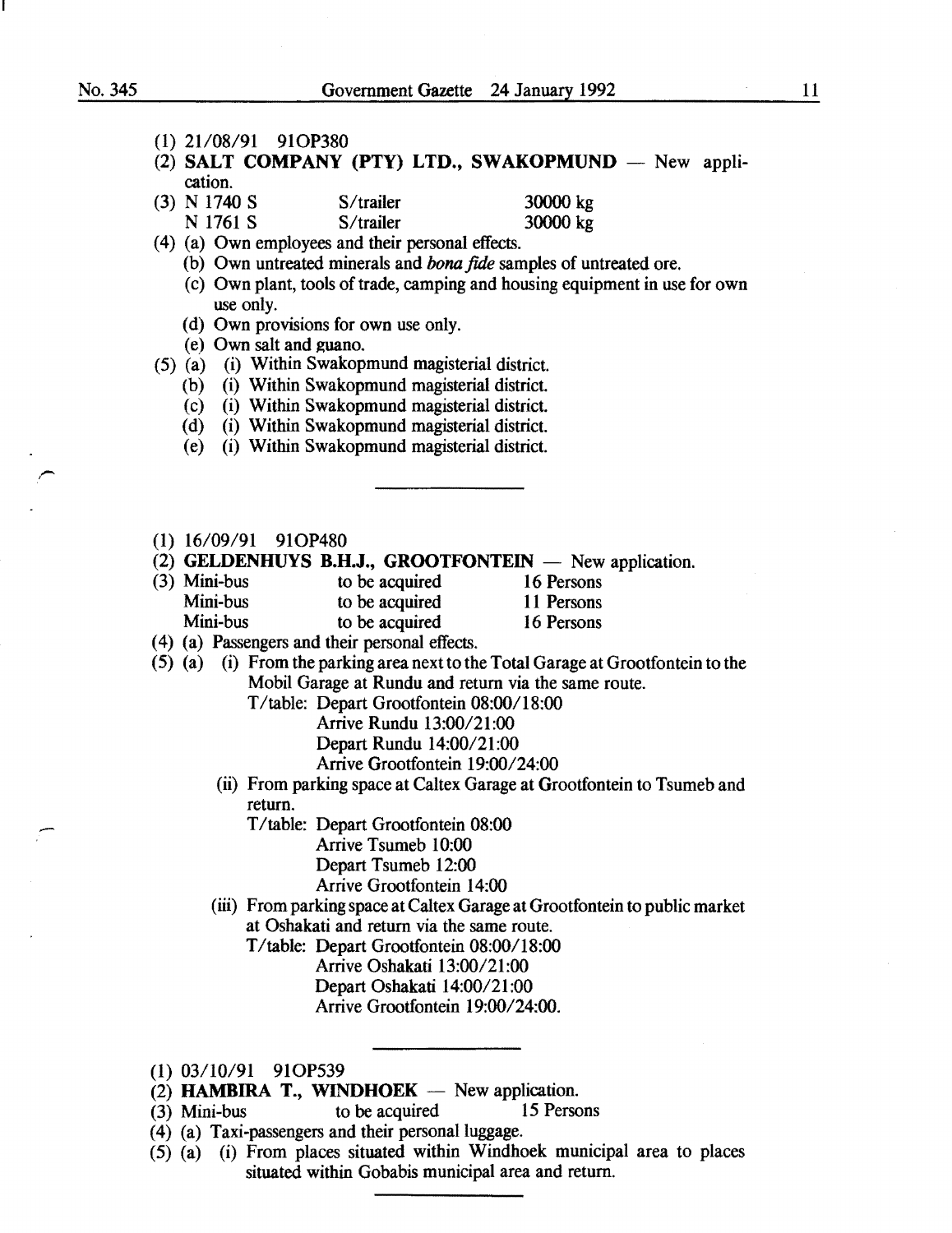- (1) 03/10/91 910P541
- (2) **KLOPPERS A.R.E., WINDHOEK** New application.<br>(3) Motor-car to be acquired 9 Persons
- $(3)$  Motor-car
- (4) (a) Taxi-passengers and their personal luggage.
- (5) (a) (i) Within Windhoek municipal area.
- (1) 03/10/91 910P542
- $(2)$  KLOPPERS A.R.E., WINDHOEK New application.
- (3) Motor-car to be acquired 9 Persons
- (4) (a) Taxi-passengers and their personal luggage.
- (5) (a) (i) Within Windhoek municipal area.
- (1) 03/10/91 910P543
- (2) KLOPPERS A.R.E. & BASSON B., WINDHOEK New application.
- (3) Motor-cars to be acquired 9 Persons
- (4) (a) Taxi-passengers and their personal luggage.
- (5) (a) (i) Within Windhoek municipal area.
- (1) 03/10/91 910P544
- (2) KLOPPERS A.R.E. & BASSON B., WINDHOEK New application.
- (3) Motor-cars to be acquired 9 Persons
- (4) (a) Taxi-passengers and their personal luggage.
- (5) (a) (i) Within Windhoek municipal area.
- (1) 03/10/91 910P545
- (2) KLOPPERS A.R.E. & BASSON B., WINDHOEK New application.
- (3) Mini-buses to be acquired 15 Persons
- (4) (a) Passengers and their personal effects.
- (5) (a) (i) From places situated within Windhoek municipal area to places situated within Oranjemund town via Rehoboth, Kalkrand, Mariental, Maltahohe, Aus, Liideritz and Rosh Pinah and return via the same route. T/table: As and when required.

Tariffs: As per agreement.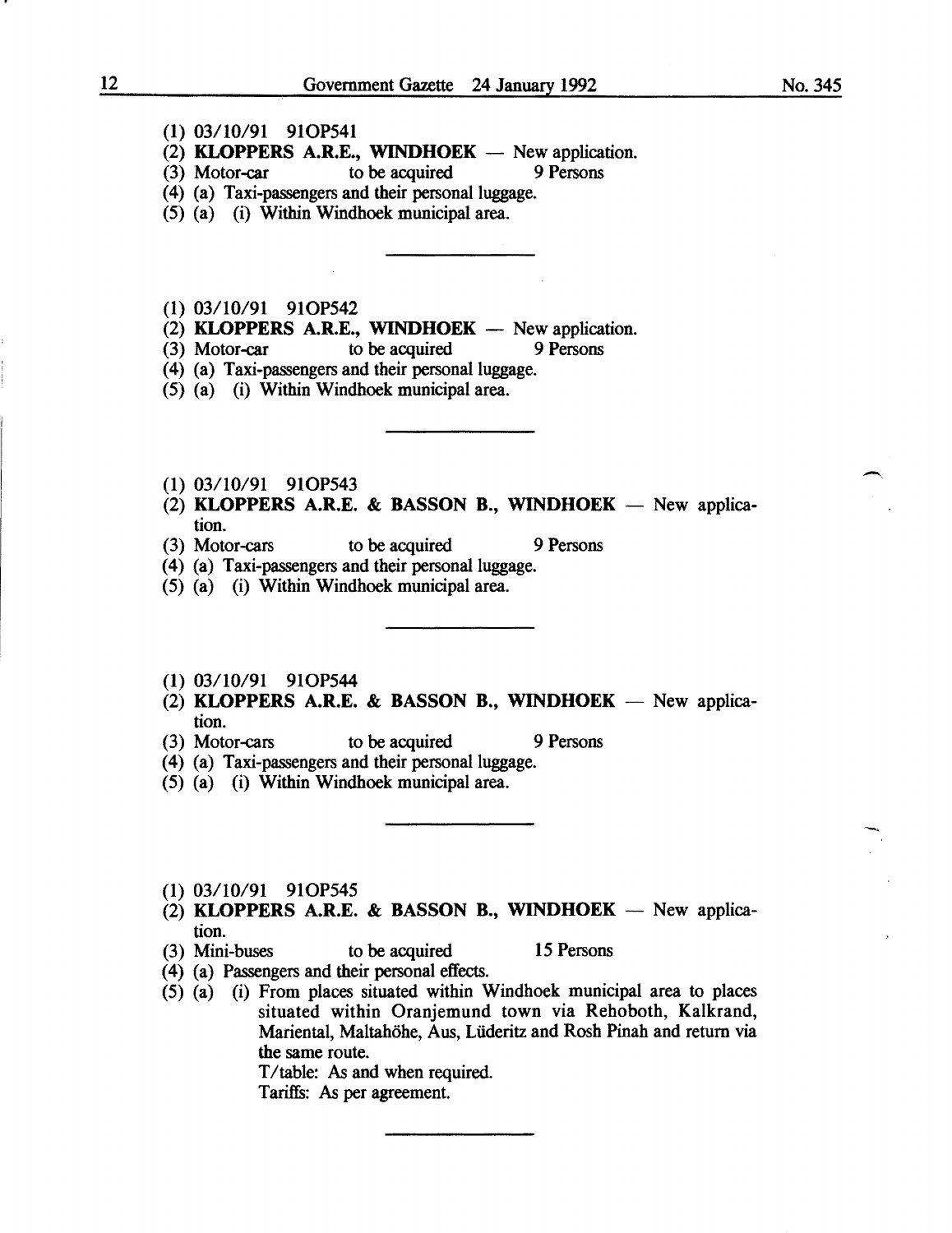- (1) 03/10/91 91OP546
- (2) KLOPPERS A.R.E. & BASSON B., WINDHOEK New application.<br>(3) Mini-buses
- to be acquired 15 Persons
- (4) (a) Passengers and their personal effects.
- $(5)$   $(a)$   $(i)$  From places situated within Windhoek municipal area to a place on the Namibia/Botswana border post at Buitepos via Seeis, Witvlei and Gobabis and return via the same route. T/table: As and when required. Tariffs: As per agreement.
- (1) 03/10/91 91OP547
- (2) KLOPPERS A.R.E. & BASSON B., WINDHOEK New application.
- (3) Mini-buses to be acquired 15 Persons
- ( 4) (a) Goods all classes.
- (5) (a) (i) From places situated within Windhoek municipal area to a place on the Namibia/ Angola border at Swartbooisdrift via Okahandja, Otjiwarongo, Otavi, Tsumeb, Ondangwa, Oshakati and Ruacana and return via the same route.

T/table: As and when required.

Tariffs: As per agreement.

- (1) 03/10/91 910P548
- (2) KLOPPERS A.R.E. & BASSON B., WINDHOEK New application.
- (3) Mini-buses to be acquired 15 Persons

- ( 4) (a) Passengers and their personal effects.
- (5) (a) (i) From places situated within Windhoek municipal area to a place on the Namibia/Zambia border near Katima Mulilo via Okahandja, Otjiwarongo, Otavi, Grootfontein and Rundu and return via the same route.

T/table: As and when required. Tariffs: As per agreement.

- (1) 03/10/91 910P549
- (2) GOLDBECK H.E., OTJIWARONGO  $-$  Transfer from S. Rousseau & Sons.
- (3) N 1989 OT N 2048 OT N 2993 OT N 1707 OT Lorry Lorry **Lorry** Lorry 7420 kg 7596 kg 7325 kg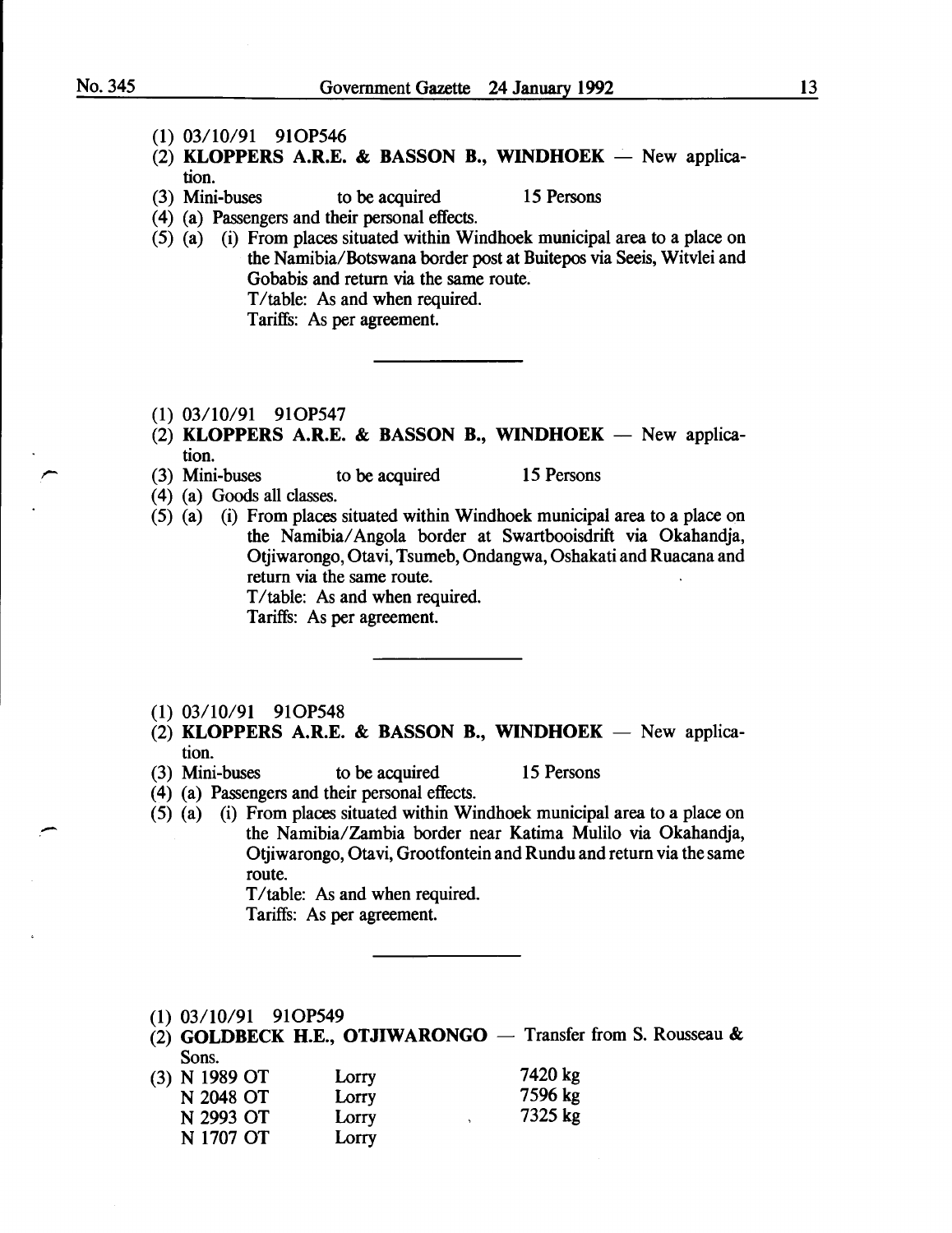- (4) (a) Empty drums and empty gas cylinders.
	- (b) Diesel fuel in bulk and petroleum products on behalf of B.P. Namibia Ltd., Caltex Oil Namibia (Pty) Ltd., Mobil Oil Namibia (Pty) Ltd., Total (Pty) Ltd. and Trek Petroleums (Pty) Ltd. for delivery to farmers only for farming purposes.
	- (c) Fuel in bulk for delivery to farmers in overhead tanks.
	- (d) Not more than two 2001. drums fuel and one 201. drum lubricating oil for delivery to individual farmers when being conveyed simultaneously with fuel in bulk.
	- (e) Diesel fuel in bulk on behalf ofB.P. Namibia (Pty) Ltd., Caltex Oil Namibia (Pty) Ltd., Mobil Oil Namibia (Pty) Ltd., Total (Pty) Ltd. and Trek Petroleum (Pty) Ltd. for delivery only to farmers for farming purposes.
	- (f) Diesel fuel in bulk and petroleum products in containers on behalf of B.P. Namibia (Pty) Ltd., Caltex Oil Namibia (Pty) Ltd., Mobil Oil Namibia (Pty) Ltd., Total (Pty) Ltd. and Trek Petroleum (Pty) Ltd. for delivery to farmers in overhead tanks.
	- (g) Diesel fuel in bulk and petroleum products on behalf ofB.P. Namibia (Pty) Ltd., Caltex Oil Namibia (Pty) Ltd., Mobil Oil Namibia (Pty) Ltd., Total (Pty) Ltd. and Trek Petroleum (Pty) Ltd. for delivery to farmers.
	- (h) Fuel in bulk, fuel in drums, lubricating oils, grease and cylinders gas.
	- (i) Fuel in bulk, fuel in drums, lubricating oil, grease and cylinders petroleum gas for delivery only to the police or defence force.
- (5) (a) (i) Within an area with a radius of  $250 \text{ km}$  calculated from own place of business at Otjiwarongo excluding deliveries to places excluded in terms of B.J. Sandmann's existing road carrier permits.
	- (b) (i) From the bulk depot at Otjiwarongo to places situated within Heremland West.
		- (ii) From Otjiwarongo to Okakarara via the Otjiwarongo/Okahandja main road and the Clemens Kapuuo Highway and return via the same route.
		- (iii) From the bulk depot at Otjiwarongo to the following farms situated within Grootfontein magisterial district: Amor 968, Omambonde West 157, Omambonde Ost 165, Ravanna 977, Wildkuhl 972, Biesiepan 971 and Diepwater 975.
	- (c) (i) From the bulk depot at Otjiwarongo to farms situated within Otjiwarongo and Outjo magisterial districts.
	- (d) (i) From Outjo to farms situated within Outjo magisterial district.
	- (e) (i) From Outjo to farms situated within Outjo magisterial district.
	- (f) (i) From the bulk depot at Otjiwarongo to places within Okahandja magisterial district.
		- (ii) From the bulk depot at Otjiwarongo to places situated within Omaruru magisterial district.
	- (g) (i) From the bulk depot at Otavi to farms situated within an area with a radius of 80 (eighty) kilometers calculated from Otavi main post office.
		- (ii) From the bulk depot at Otjiwarongo to places situated within Otjiwarongo magisterial district.
	- (h) (i) Within an area with a radius of 250 km calculated from own place of business at Otjiwarongo excluding deliveries to places excluded in terms of B.J. Sandmann's existing road carrier permits.
	- (i) (i) From Otjiwarongo to police and/ or defence force dumps situated within 250 km calculated from own place of business at Otjiwarongo excluding deliveries to any police/military base situated between Okahandja and Windhoek.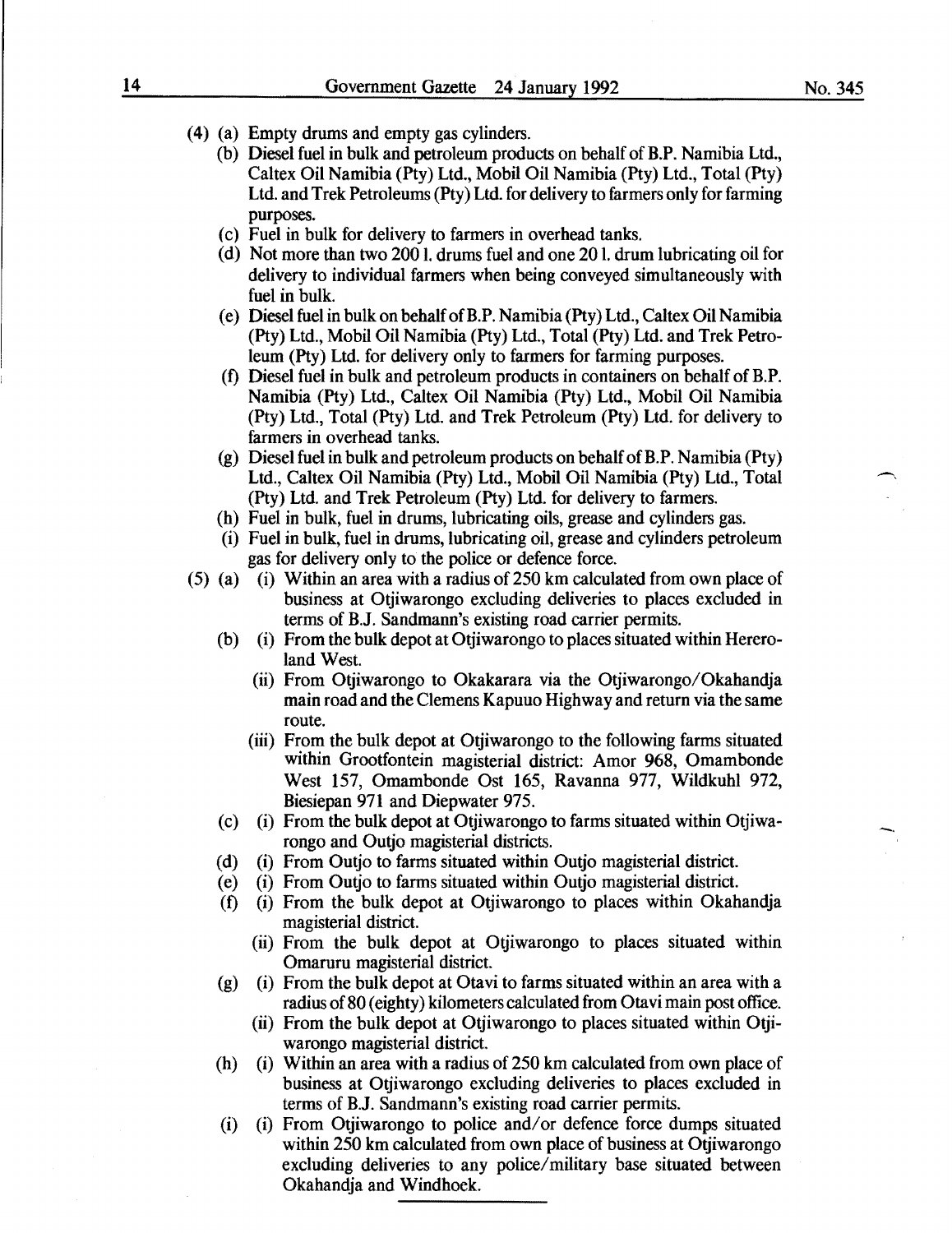- (1) 03/10/91 910P550
- (2) **GOLDBECK H.E., OTJIWARONGO** Transfer from S. Rousseau  $\&$ Sons.

| $(3)$ N 1074 OT | Lorry   | 7250 kg  |
|-----------------|---------|----------|
| N 2618 OT       | Lorry   | 6884 kg  |
| N 1835 OT       | Lorry   | 12332 kg |
| N 1140 OT       | Lorry   | 13205 kg |
| N 3243 OT       | Trailer | 5100 kg  |

- (4) (a) Empty drums and empty gas cylinders.
	- (b) Diesel fuel in bulk and petroleum products on behalf of B.P. Namibia Ltd., Caltex Oil Namibia (Pty) Ltd., Mobil Oil Namibia (Pty) Ltd., Total (Pty) Ltd. and Trek Petroleums (Pty) Ltd. for delivery to farmers only for farming purposes.
	- (c) Fuel in bulk for delivery to farmers in overhead tanks.
	- (d) Not more than two 200 1. drums fuel and one 20 1. drum lubricating oil for delivery to individual farmers when being conveyed simultaneously with fuel in bulk.
	- (e) Diesel fuel in bulk on behalf ofB.P. Namibia (Pty) Ltd., Caltex Oil Namibia (Pty) Ltd., Mobil Oil Namibia (Pty) Ltd., Total (Pty) Ltd. and Trek Petroleum (Pty) Ltd. for delivery only to farmers for farming purposes.
	- (f) Diesel fuel in bulk and petroleum products in containers on behalf of B.P. Namibia (Pty) Ltd., Caltex Oil Namibia (Pty) Ltd., Mobil Oil Namibia (Pty) Ltd., Total (Pty) Ltd. and Trek Petroleum (Pty) Ltd. for delivery to farmers in overhead tanks.
	- (g) Diesel fuel in bulk and petroleum products on behalf ofB.P. Namibia (Pty) Ltd., Caltex Oil Namibia (Pty) Ltd., Mobil Oil Namibia (Pty) Ltd., Total (Pty) Ltd. and Trek Petroleum (Pty) Ltd. for delivery to farmers.
	- (h) Fuel in bulk, fuel in drums, lubricating oils, grease and cylinders gas.
	- (i) Fuel in bulk, fuel in drums, lubricating oil, grease and cylinders petroleum gas for delivery only to the police or defence force.
- (5) (a) (i) Within an area with a radius of 250 km calculated from own place of business at Otjiwarongo excluding deliveries to places excluded in terms of B.J. Sandmann's existing road carrier permits.
	- (b) (i) From the bulk depot at Otjiwarongo to places situated within Heremland West.
		- (ii) From Otjiwarongo to Okakarara via the Otjiwarongo/Okahandja main road and the Clemens Kapuuo Highway and return via the same route.
		- (iii) From the bulk depot at Otiiwarongo to the following farms situated within Grootfontein magisterial district: Amor 968, Omambonde West 157, Omambonde Ost 165, Ravanna 977, Wildkuhl 972, Biesiepan 971 and Diepwater 975.
	- (c) (i) From the bulk depot at Otjiwarongo to farms situated within Otjiwarongo and Outjo magisterial districts.
	- (d) (i) From Outjo to farms situated within Outjo magisterial district.
	- (e) (i) From Outjo to farms situated within Outjo magisterial district.
	- (f) (i) From the bulk depot at Otjiwarongo to places within Okahandja magisterial district.
		- (ii) From the bulk depot at Otjiwarongo to places situated withir Omaruru magisterial district.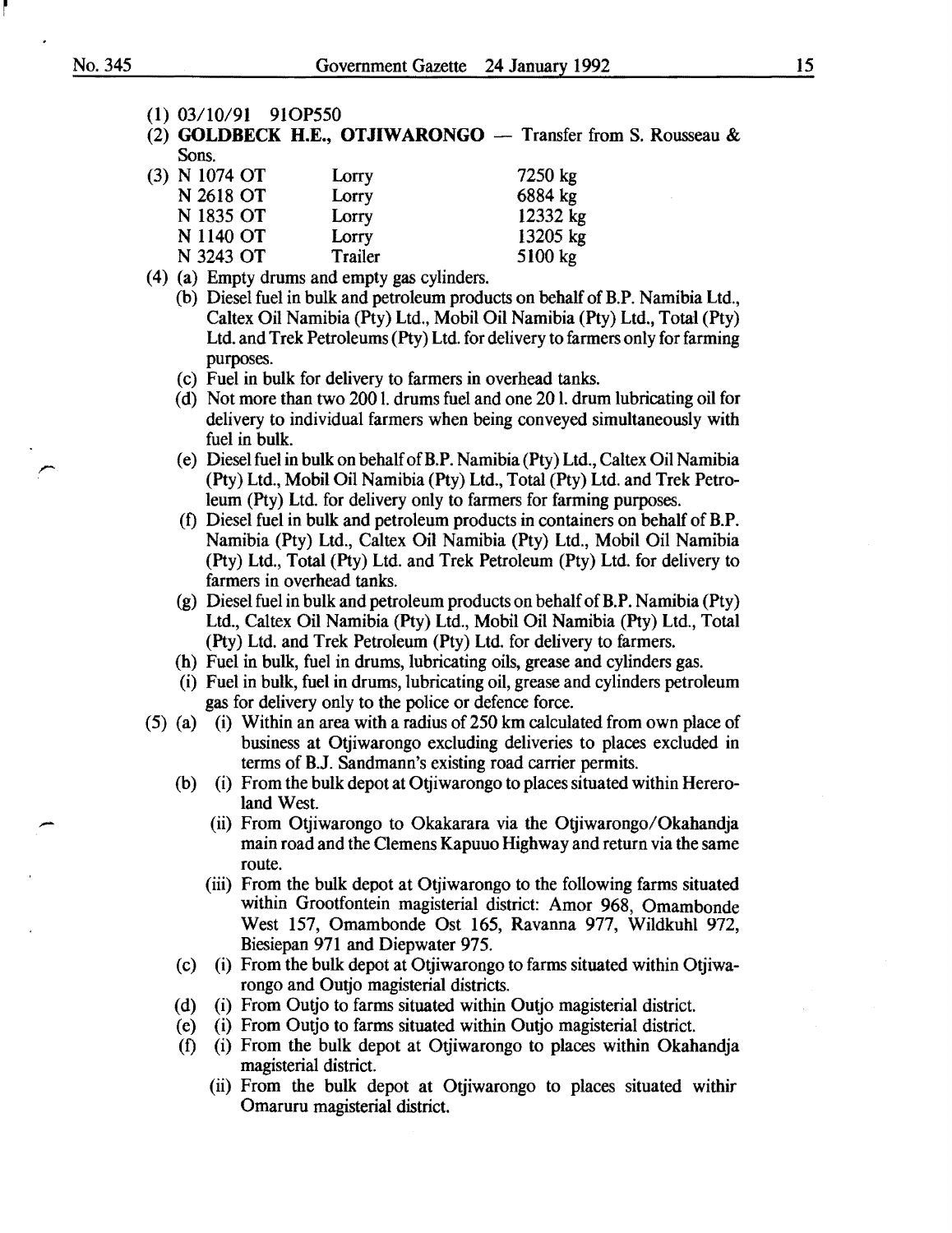- (g) (i) From the bulk depot at Otavi to farms situated within an area with a radius of 80 (eighty) kilometers calculated from Otavi main post office.
	- (ii) From the bulk depot at Otjiwarongo to places situated within Otjiwarongo magisterial district.
- (h) (i) Within an area with a radius of 250 km calculated from own place of business at Otjiwarongo excluding deliveries to places excluded in terms of B.J. Sandmann's existing road carrier permits.
- (i) (i) From Otjiwarongo to police and/ or defence force dumps situated within 250 km calculated from own place of business at Otiiwarongo excluding deliveries to any police/military base situated between Okahandja and Windhoek.
- (1) 03/10/91 910P551
- (2) **GOLDBECK H.E., OTJIWARONGO** Replacement of N 1074 OT Lorry 7250 kg and N 2618 OT Lorry 6884 kg.
- (3) Lorry to be acquired 15000 kg N 3539 OT Lorry 7322 kg
- (4) (a) Empty drums and empty gas cylinders.
	- (b) Diesel fuel in bulk and petroleum products on behalf of B.P. Namibia Ltd., Caltex Oil Namibia (Pty) Ltd., Mobil Oil Namibia (Pty) Ltd., Total (Pty) Ltd. and Trek Petroleums (Pty) Ltd. for delivery to farmers only for farming purposes.
	- (c) Fuel in bulk for delivery to farmers in overhead tanks.
	- (d) Not more than 200 1. drums fuel and one 20 1. drum lubricating oil for delivery to individual farmers when being conveyed simultaneously with fuel in bulk.
	- (e) Diesel fuel in bulk on behalf ofB.P. Namibia (Pty) Ltd., Caltex Oil Namibia (Pty) Ltd., Mobil Oil Namibia (Pty) Ltd., Total (Pty) Ltd. and Trek Petroleum (Pty) Ltd. for delivery only to farmers for farming purposes.
	- (f) Diesel fuel in bulk and petroleum products in containers on behalf of B.P. Namibia (Pty) Ltd., Caltex Oil Namibia (Pty) Ltd., Mobil Oil Namibia (Pty) Ltd., Total (Pty) Ltd. and Trek Petroleum (Pty) Ltd. for delivery to farmers in overhead tanks.
	- (g) Diesel fuel in bulk and petroleum products on behalf of B.P. Namibia (Pty) Ltd., Caltex Oil Namibia (Pty) Ltd., Mobil Oil Namibia (Pty) Ltd., Total (Pty) Ltd. and Trek Petroleum (Pty) Ltd. for delivery to farmers.
	- (h) Fuel in bulk, fuel in drums, lubricating oils, grease and cylinders gas.
	- (i) Fuel in bulk, fuel in drums, lubricating oil, grease and cylinders petroleum gas for delivery only to the police or defence force.
- (5) (a) (i) Within an area with a radius of 250 km calculated from own place of business at Otjiwarongo excluding deliveries to places excluded in terms of B.J. Sandmann's existing road carrier permits.
	- (b) (i) From the bulk depot at Otjiwarongo to places situated within Heremland West.
		- (ii) From Otjiwarongo to Okakarara via the Otjiwarongo/Okahandja main road and the Clemens Kapuuo Highway and return via the same route.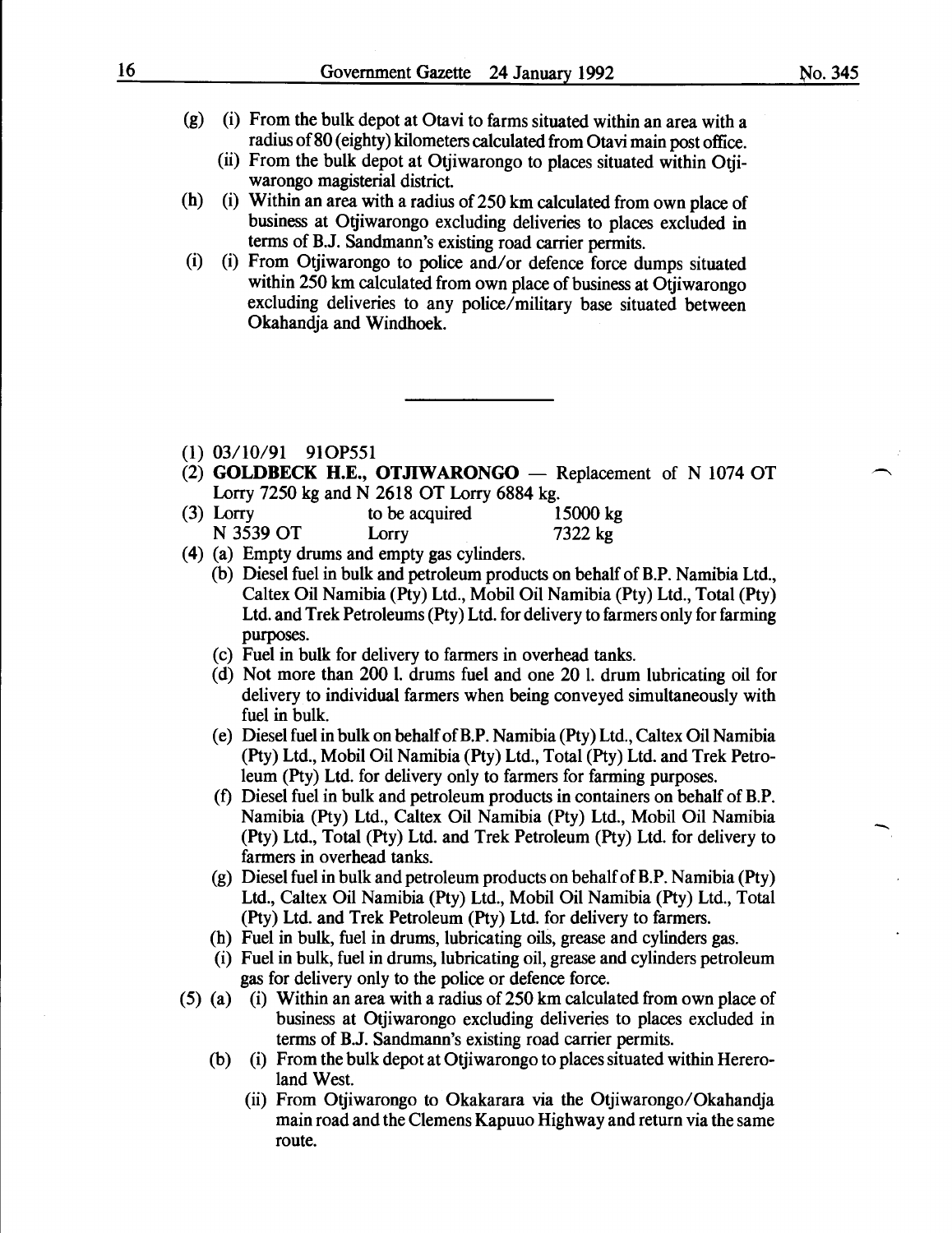- (iii) From the bulk depot at Otjiwarongo to the following farms situated within Grootfontein magisterial district: Amor 968, Omambonde West 157, Omambonde Ost 165, Ravanna 977, Wildkuhl 972, Biesiepan 971 and Diepwater 975.
- (c) (i) From the bulk depot at Otjiwarongo to farms situated within Otjiwarongo and Outjo magisterial districts.
- (d) (i) From Outjo to farms situated within Outjo magisterial district.
- (e) (i) From Outjo to farms situated within Outjo magisterial district.
- (f) (i) From the bulk depot at Otjiwarongo to places within Okahandja magisterial district.
	- (ii) From the bulk depot at Otjiwarongo to places situated within Omaruru magisterial district.
- (g) (i) From the bulk depot at Otavi to farms situated within an area with a radius of 80 (eighty) kilometers calculated from Otavi main post office.
	- (ii) From the bulk depot at Otjiwarongo to places situated within Otjiwarongo magisterial district.
- (h) (i) Within an area with a radius of 250 km calculated from own place of business at Otjiwarongo excluding deliveries to places excluded in terms of B.J. Sandmann's existing road carrier permits.
- (i) (i) From Otjiwarongo to police and/or defence force dumps situated within 250 km calculated from own place of business at Otjiwarongo excluding deliveries to any police/military base situated between Okahandja and Windhoek.
- (1) 14/10/91 910P593
- (2) NUJOMA S.U., WINDHOEK  $-$  New application.
- (3) N 4118 SH Mini-bus 16 Persons
- (4) (a) Passengers and their personal effects.
- (5) (a) (i) From Ondangwa to Ongandjera and return. T/table: As and when required. Tariff: R20-00 per persons per single trip.
	- (ii) From Windhoek to places situated within Owambo and return. T/table: As and when required. Tariff: As per agreement.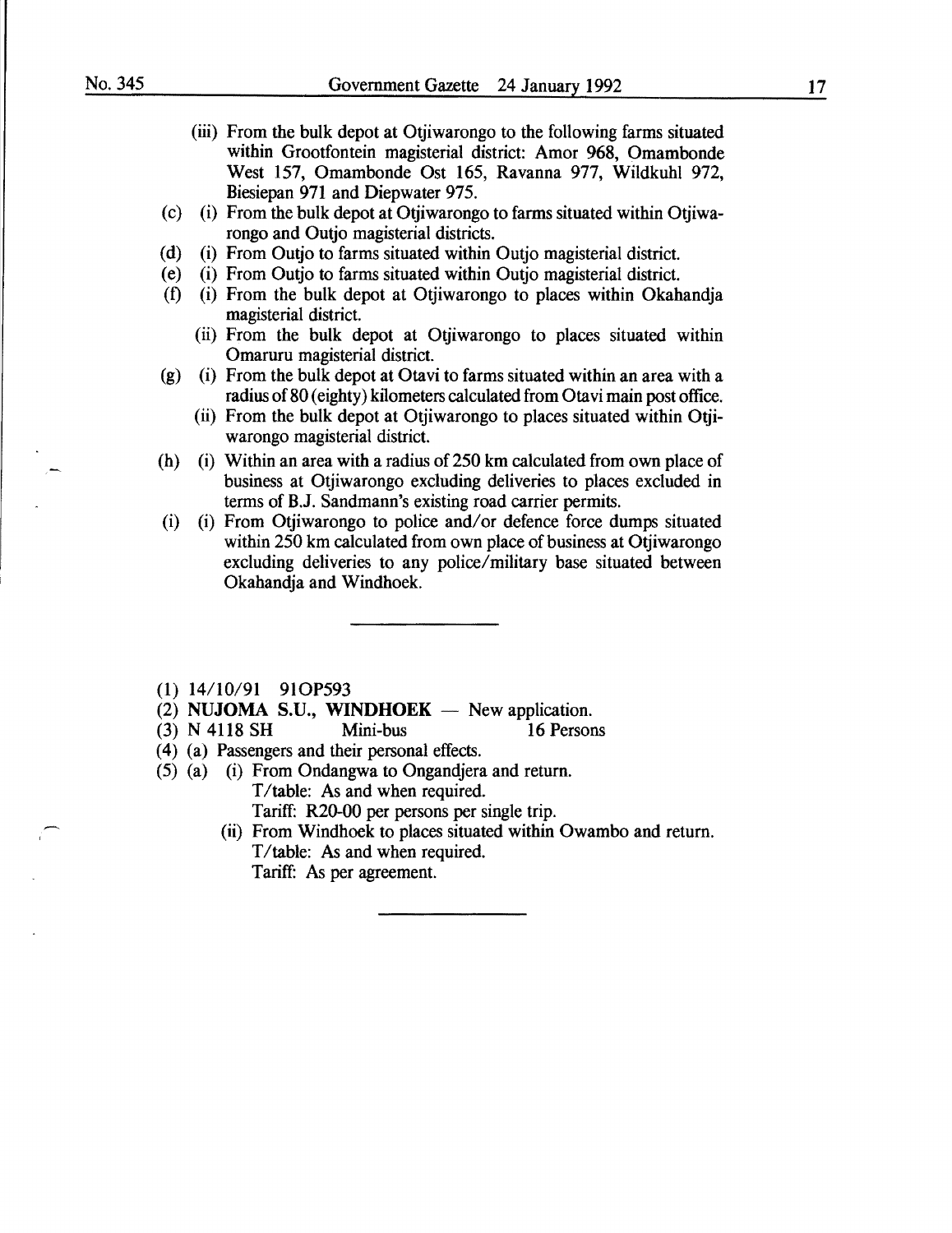| (1) 14/10/91 91OP594                                      |           |          |  |
|-----------------------------------------------------------|-----------|----------|--|
| (2) ORANJERIVIER TENKERS CC., UPINGTON — New application. |           |          |  |
| (3) CAY 41380                                             | S/trailer | 20920 kg |  |
| <b>CAY 1326</b>                                           | S/trailer | 23680 kg |  |
| <b>CAY 8026</b>                                           | S/trailer | 30160 kg |  |
| <b>CAY 7161</b>                                           | S/trailer | 21360 kg |  |
| <b>CAY 1830</b>                                           | S/trailer | 32100 kg |  |
| <b>CAY 3869</b>                                           | S/trailer | 25936 kg |  |
| <b>CAY 9860</b>                                           | S/trailer | 25940 kg |  |
|                                                           |           |          |  |

- ( **4)** (a) Goods all classes.
- (5) (a) (i) From places on the border of Namibia with neighbouring countries to places situated within Namibia and return.
	- (ii) From a place on the border of Namibia with a neighbouring country through Namibia to another place on the border of Namibia with a neighbouring country.
- **(1)** 15/10/91 910P597
- (2) **HANGE A., WINDHOEK** New application.<br>(3) Motor-car to be acquired 6 Per
- $(3)$  Motor-car to be acquired 6 Persons
- (4) (a) Taxi-passengers and their personal luggage.
- (5) (a) (i) Within Windhoek municipal area.
- (1) 16/10/91 91OP598
- $(2)$  **KASETURA H., WINDHOEK** New application.
- (3) Motor--car to be acquired *5* Persons
- (4) (a) Taxi-passengers and their personal luggage.
- (5) (a) (i) Within Windhoek municipal area.
- **(1)** 16/10/91 910P599
- $(2)$  **KAPEPU A., WINDHOEK** New application.
- (3) Motor-car to be acquired 6 Persons
- **(4)** (a) Taxi-passengers and their personal luggage.
- (5) (a) (i) Within Windhoek municipal area.
- (1) 16/10/91 910P600
- $(2)$  **KAPEPU A., WINDHOEK** New application.
- (3) Motor-car to be acquired 6 Persons
- (4) (a) Taxi-passengers and their personal luggage.
- (5) (a) (i) Within Windhoek municipal area.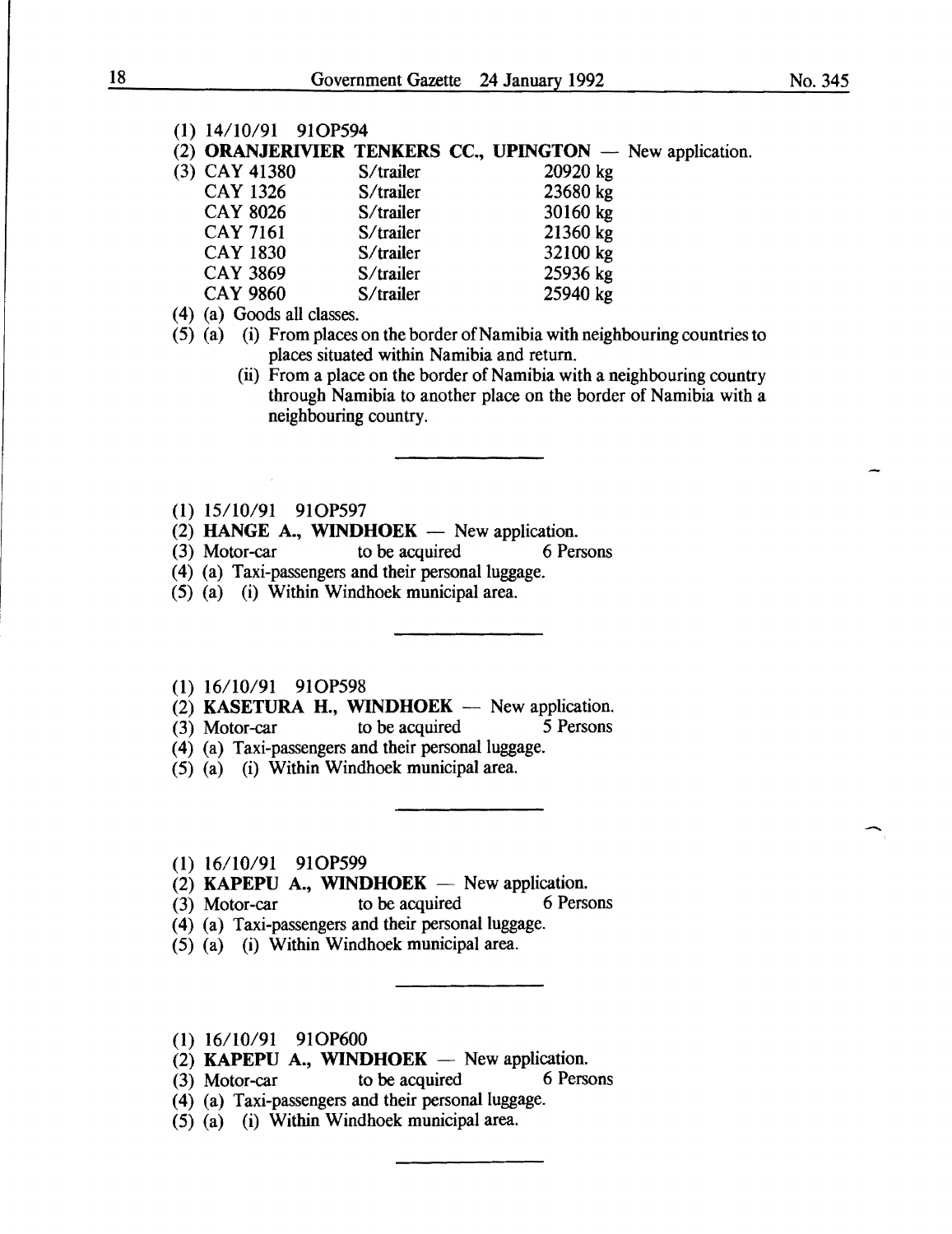I

- (1) 18/10/91 91OP606
- (2) KAPUIRE G., WINDHOEK  $-$  New application.
- (3) Motor-car to be acquired
- ( 4) (a) Taxi-passengers and their personal luggage.
- (5) (a) (i) Within Windhoek municipal area.

(1) 18/10/91 91OP607

- (2) HEITA P., WINDHOEK New application.
- (3) Motor-car to be acquired 6 Persons
- (4) (a) Taxi-passengers and their personal luggage.
- (5) (a) (i) Within Windhoek municipal area.
- (1) 21/10/91 91OP609
- (2) JORGE M., WINDHOEK New application.
- (3) Motor-car to be acquired 6 Persons
- ( 4) (a) Taxi-passengers and their personal luggage.
- (5) (a) (i) Within Windhoek municipal area.
- (1) 21/10/91 91OP610
- (2) GOSEB W., WINDHOEK -- New application.<br>(3) Motor-car to be acquired 6 Persons
- $(3)$  Motor-car
- (4) (a) Taxi-passengers and their personal luggage.
- (5) (a) (i) Within Windhoek municipal area.
- (1) 21/10/91 91OP611
- (2) TJIPETEKERA S.C., WINDHOEK  $-$  New application.<br>(3) Motor-car to be acquired 5 Persons
- $(3)$  Motor-car to be acquired
- (4) (a) Taxi-passengers and their personal luggage.
- (5) (a) (i) Within Windhoek municipal area.
- $(1)$  21/10/91 91OP612
- $(2)$  TJIPETEKERA S.C., WINDHOEK Extension of route from Otjinene to Epukiro.
- $(3)$  N  $200$  OM Bus 85 Persons

- (4) (a) Passengers and their personal effects.
- $(5)$   $(a)$  (i) From Windhoek to post 3, Epukiro via Omitara, Steinhausen and Otjinene and return via the same route.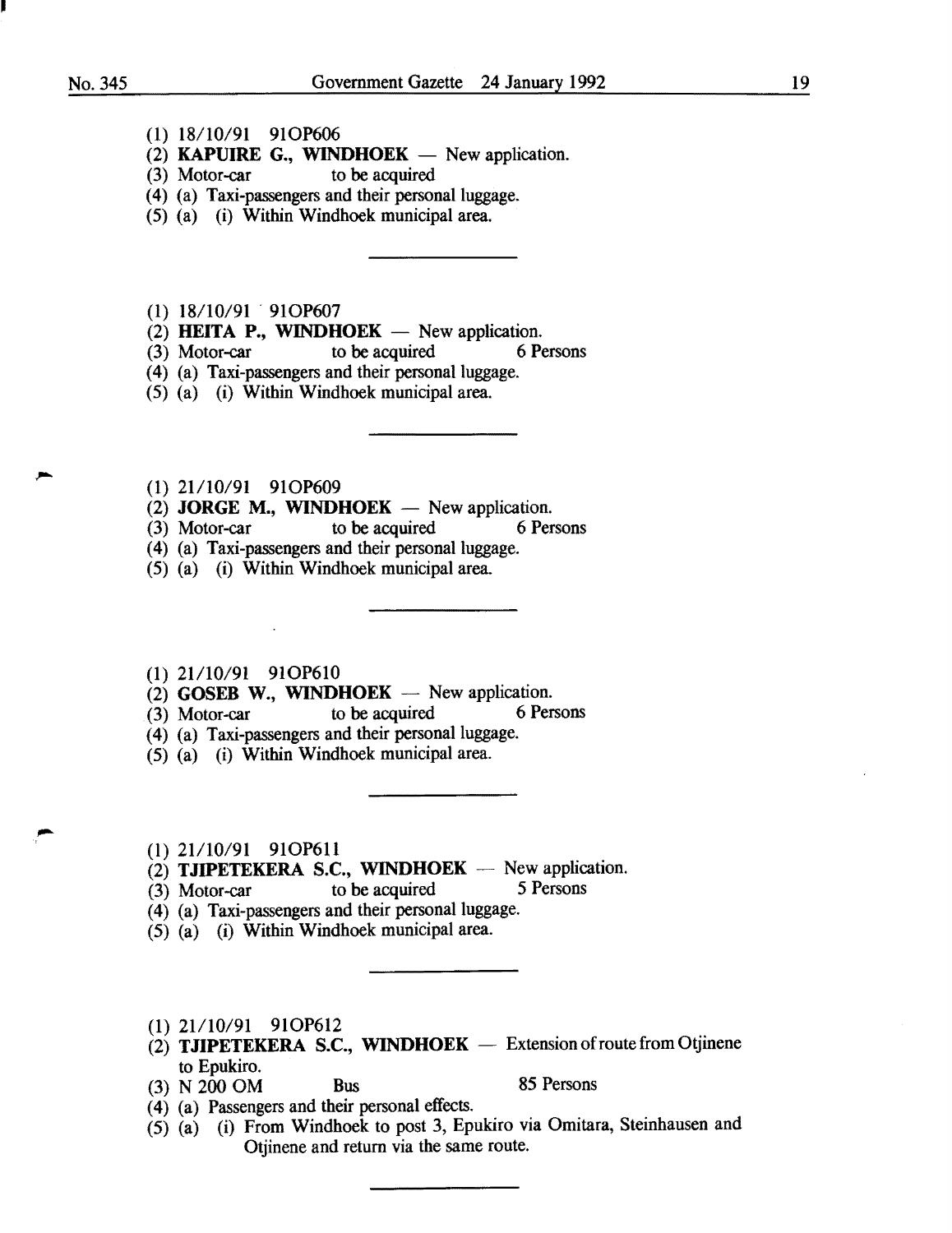## (1) 21/10/91 91OP614

- $(2)$  **MBORERO B.J.B., WINDHOEK** New application.
- $(3)$  Motor-car to be acquired 6 Persons
- (4) (a) Taxi-passengers and their personal luggage.
- (5) (a) (i) Within Windhoek municipal area.

(1) 21/10/91 91OP615

- (2) ENTIN N.F., LÜDERITZ New application.<br>(3) N 148 L Mini-bus 10 Persons
- $(3)$  N 148 L Mini-bus
- (4) (a) Taxi-passengers and their personal luggage.
- (5) (a) (i) (a) Within the municipal area of Lüderitz; and (b) on casual trips from places in (a) to places situated within Keetmanshoop municipal area. Time-table: As and when required. Tariff: As per agreement.
- (1) 21/10/91 91OP616
- (2) ENTIN N.F., LÜDERITZ  $-$  New application.
- (3) Mini-bus to be acquired 16 Persons
- (4) (a) Taxi-passengers and their personal luggage.
- (5) (a) (i) (a) Within the municipal area ofLiideritz; and (b) on casual trips from places in (a) to places situated within Keetmanshoop municipal area. Time-table: As and when required. Tariff: As per agreement.
- (1) 21/10/91 91OP617
- (2) ENTIN N.F., LÜDERITZ  $-$  New application.
- (3) Mini-bus to be acquired 16 Persons
- (4) (a) Taxi-passengers and their personal luggage.
- $(5)$  (a) (i) (a) Within the municipal area of Lüderitz; and (b) on casual trips from places in (a) to places situated within Keetmanshoop municipal area. Time-table: As and when required. Tariff: As per agreement.
- (1) 22/10/91 910P623
- (2) BATUANG F., GOBABIS  $-$  New application.
- (3) N 41084 W Motor-car 9 Persons
- (4) (a) Taxi-passengers and their personal luggage.
- (5) (a) (i) From places situated within Gobabis municipal area to places situated within Windhoek municipal area via Witvlei and Seeis as well as conveyance between intermediate places on the route. T/table: As and when required. Tariffs: As per agreement.